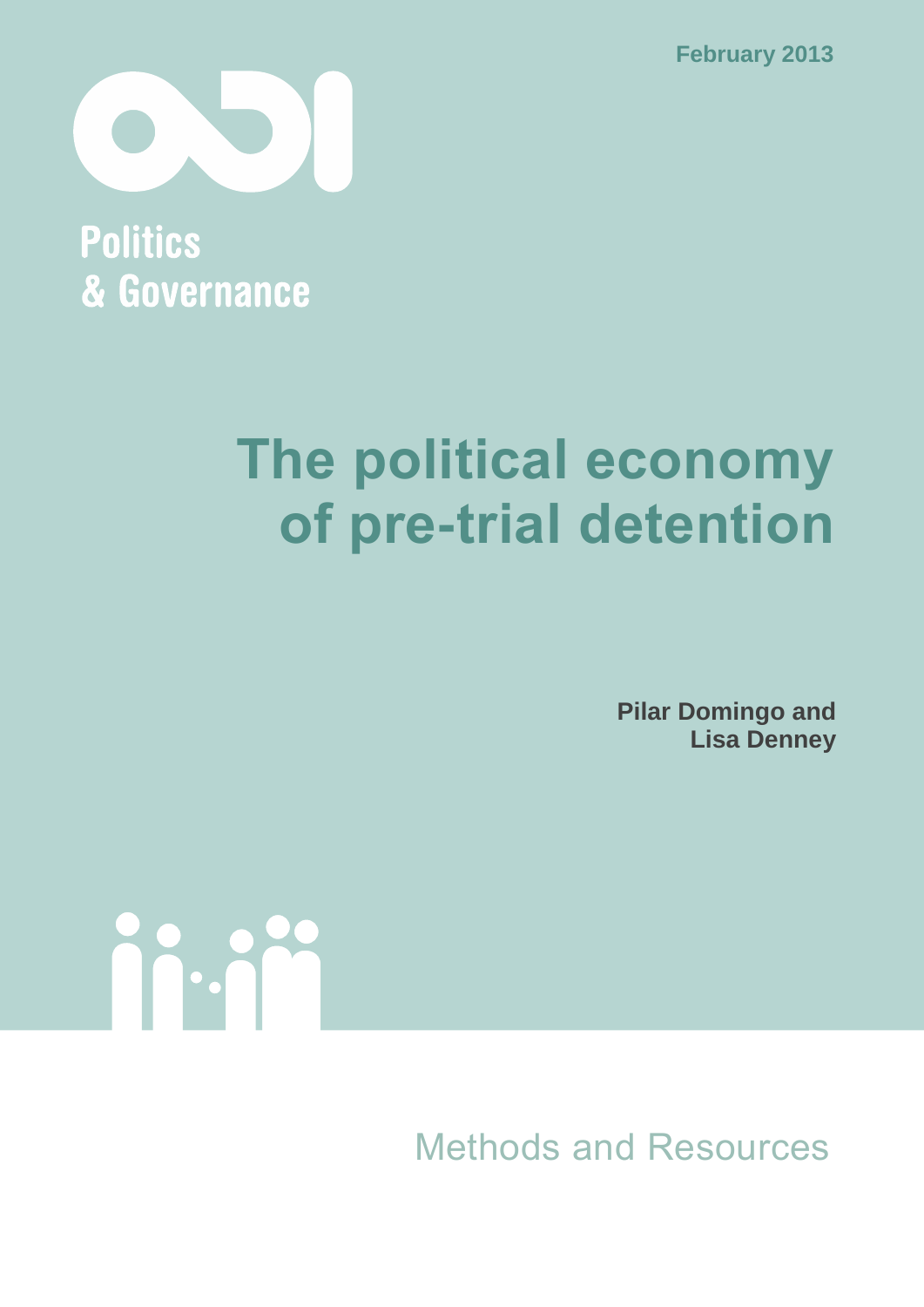## **Ackowledgements**

We would like to thank Kersty McCourt, Madeleine Crohn, Martin Schönteich and Robert Varenik at the Open Society Justice Initiative (OSJI) for their comments on earlier drafts of this paper.

We are grateful to the OSJI for their funding support. The views expressed in this paper do not necessarily reflect those of the OSJI and responsibility for the content of the study rests with the authors.

Disclaimer: The views presented in this paper are those of the author(s) and do not necessarily represent the views of ODI or our partners.

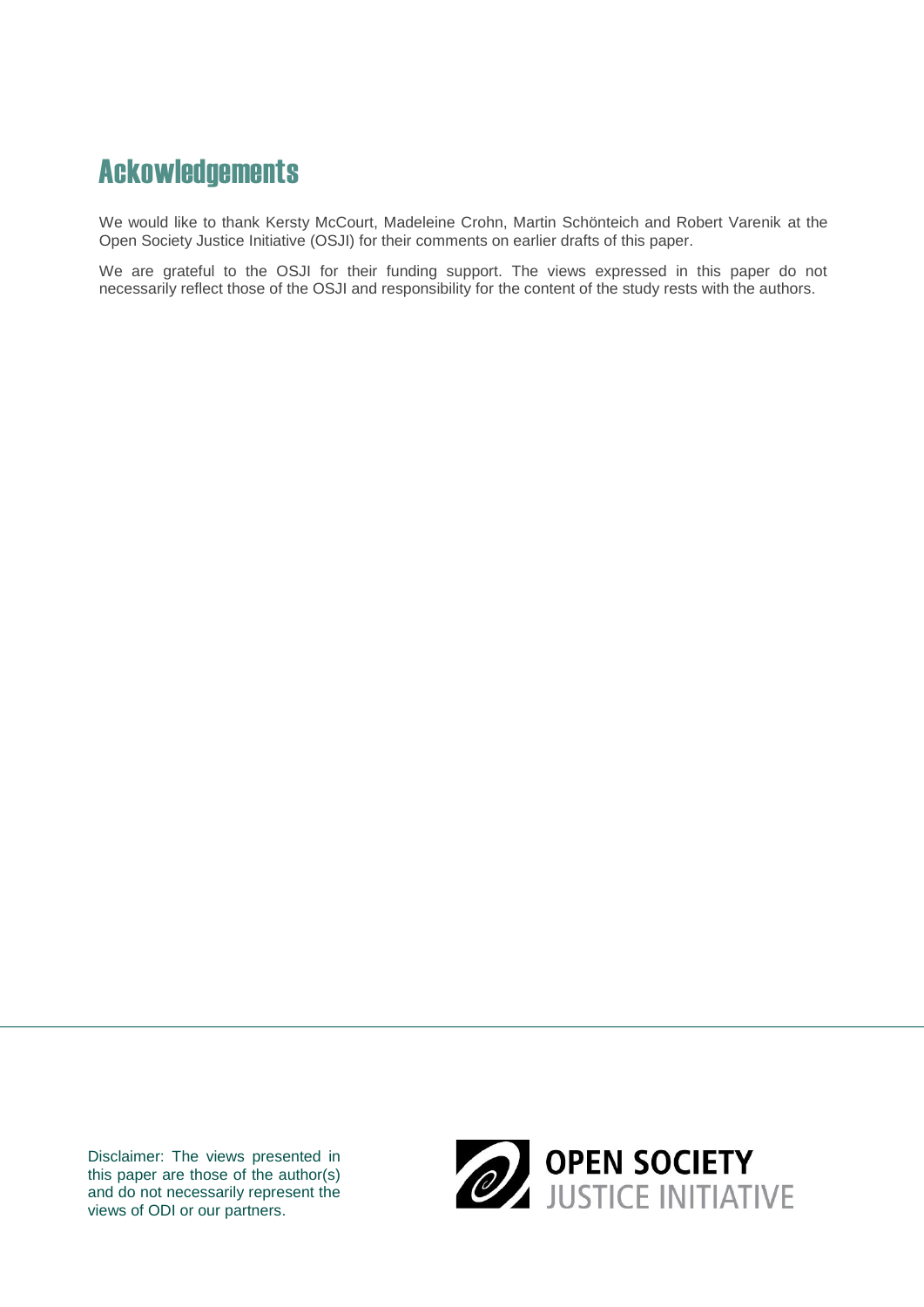## **Contents**

|              | <b>Executive summary</b>                                                            | jί                      |
|--------------|-------------------------------------------------------------------------------------|-------------------------|
| $\mathbf{1}$ | <b>Introduction</b>                                                                 | 1                       |
| $\mathbf{2}$ | <b>Objectives of the study</b>                                                      |                         |
| $\mathbf{3}$ | <b>Brief scoping</b>                                                                | $\overline{\mathbf{2}}$ |
| 3.1          | Summary of the problem of pre-trial detention                                       | 2                       |
| 3.2          | Drivers of pre-trial detention                                                      | 4                       |
| 3.3          | Consequences                                                                        | 7                       |
|              | 3.4 Some reform approaches                                                          | 7                       |
|              | 4 Political economy analysis framework                                              | 9                       |
| 4.1          | Brief explanation of political economy analysis                                     | 9                       |
| 4.2          | Drivers of pre-trial detention at different points along the criminal justice chain | 11                      |
| 5            | <b>Summary</b>                                                                      | 19                      |
| 6            | <b>Implications for programming</b>                                                 | 20                      |
| $\mathbf{7}$ | Case study methods                                                                  | 20                      |
|              | <b>References</b>                                                                   | 22                      |

## **Figures & boxes**

#### **Figures**

| Figure 1: Some relevant political economy questions for PTD                              | 11 |
|------------------------------------------------------------------------------------------|----|
| Figure 2: Political economy of PTD and the justice chain                                 | 12 |
| Figure 3: The politics of PTD, and the wider socio-political context and legal framework | 14 |
| Figure 4: Summary of the political economy of PTD                                        | 19 |

#### **Boxes**

| Box 1: Wider socio-political context – key PEA questions to consider | 15 |
|----------------------------------------------------------------------|----|
| Desc De Anneal and nelles encloded the DFA and altered to a station  |    |

- [Box 2: Arrest and police custody](#page-22-0)  key PEA questions to consider 16
- [Box 3: The detention process/environment](#page-23-0)  key PEA questions to consider 17 [Box 4: Pre-trial release/detention, prosecution and trial](#page-24-0) – key PEA questions to be considered18

## **Abbreviations**

| <b>DFID</b>  | Department for International Development             |
|--------------|------------------------------------------------------|
| <b>ICCPR</b> | International Covenant on Civil and Political Rights |
| <b>NGO</b>   | Non-governmental Organisation                        |
| Norad        | Norwegian Agency for Development Cooperation         |
| <b>OSJI</b>  | Open Society Justice Initiative                      |
| <b>PEA</b>   | Political Economy Analysis                           |
| <b>PTD</b>   | Pre-trial Detention                                  |
| UK.          | United Kingdom                                       |
| <b>UN</b>    | <b>United Nations</b>                                |
| <b>UNDP</b>  | UN Development Programme                             |
| <b>UNHCR</b> | UN High Commissioner for Refugees                    |
| <b>UNODC</b> | UN Office on Drugs and Crime                         |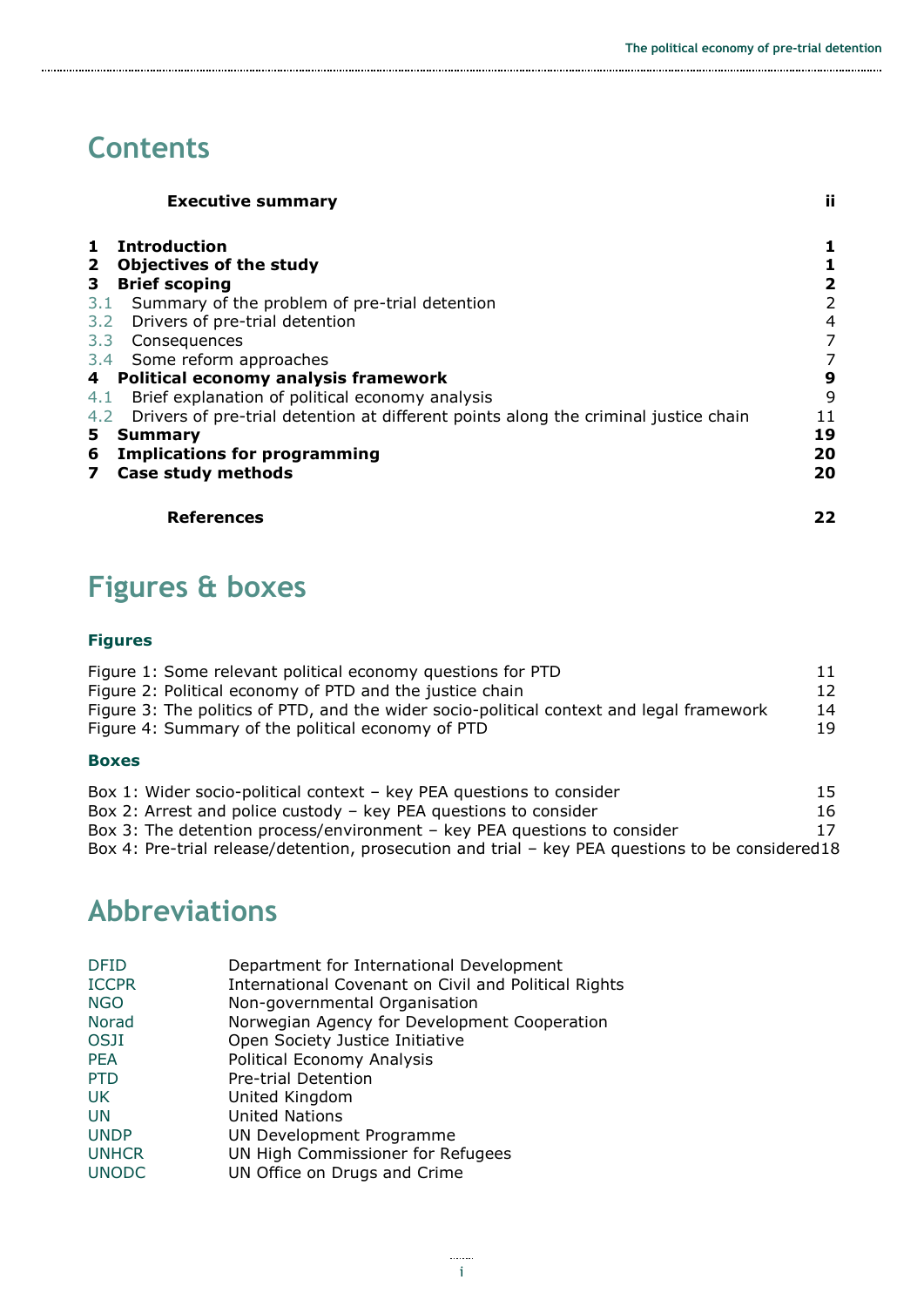## **Executive summary**

On any given day, over 3 million people are held in pre-trial detention (PTD). On average, this represents one out of every three people detained, but this rises to one in two detainees in many countries. PTD is a relatively discrete justice issue that is clearly identifiable and can be addressed before escalation, presenting an important opportunity for policymakers (from ministries and donor agencies) to engage in reform. It is also diagnostic in relation to broader justice challenges and state–society relations, making it a useful gauge of other blockages within the justice sector.

The objective of this paper is to develop an **analytical framework** that draws on political economy analysis (PEA) that can contribute to identifying the drivers of PTD. This can then be taken to country level to inform programming in ways that improve results.

#### **Drivers, costs and consequences of pre-trial detention**

PTD generally refers to 'unsentenced prisoners', that is, those in custody who are awaiting trial, conviction, sentencing or the outcome of appeal (Schönteich, 2008: 12). Most commonly, PTD refers to those detainees awaiting the first two stages of the justice chain listed here – trial and conviction (ibid.). PTD is excessive and/or arbitrary when the detention fails to meet the three-pronged criteria set out under international law, when detention does not observe internationally accepted standards of due process and treatment of detainees and/or is prolonged beyond what constitutes a reasonable period.

The root causes or drivers of PTD are numerous and vary greatly depending on context and region. They can result from formal **legal factors** related to the content of the law and its particular interpretation by detention, prosecuting and courtroom officials. They may reflect **process-related** issues regarding how the criminal justice system works in practice along different stages of the policing, detention, prosecution and trial stages of the justice chain and levels of coordination across these. Finally, drivers of PTD can also be associated with the **wider social norms, political setting and crime-related policy trends** that both shape and reflect social and political attitudes towards criminal justice and suspects/detainees. Excessive PTD has negative impacts at multiple levels, leading to:

- Over-crowding of detention facilities;
- Deteriorating health and mental wellbeing of detainees;
- Worsened socioeconomic position of families of detainees;
- Higher costs to society through lost productive potential and financial costs of detention;
- Diminished effectiveness and trust in the criminal justice system.

While some efforts are underway to address rates of excessive PTD and its impacts, this area of programming, at the entry point to the criminal justice system, has not attracted significant international attention to date.

#### **Political economy analysis framework**

The reasoning behind PEA is that some governance issues are the result of blockages that obtain from the particular combination of wider structural socio-political contexts, existing institutions/rules of the game (both formal and informal), associated incentive and interest structures and the particular features of the balance of power between relevant actors and stakeholders. In the case of the drivers of PTD, this paper posits that the intersection of these factors varies at different stages of the criminal justice chain in ways that reflect the particular features of those different stages. In addition, how different stages of the chain are connected to one another will have a bearing on the conduct of different actors along the chain in ways that have an impact on PTD. A feature, therefore, of the analytical framework the paper develops, is the political economy dynamics of the different stages, but also the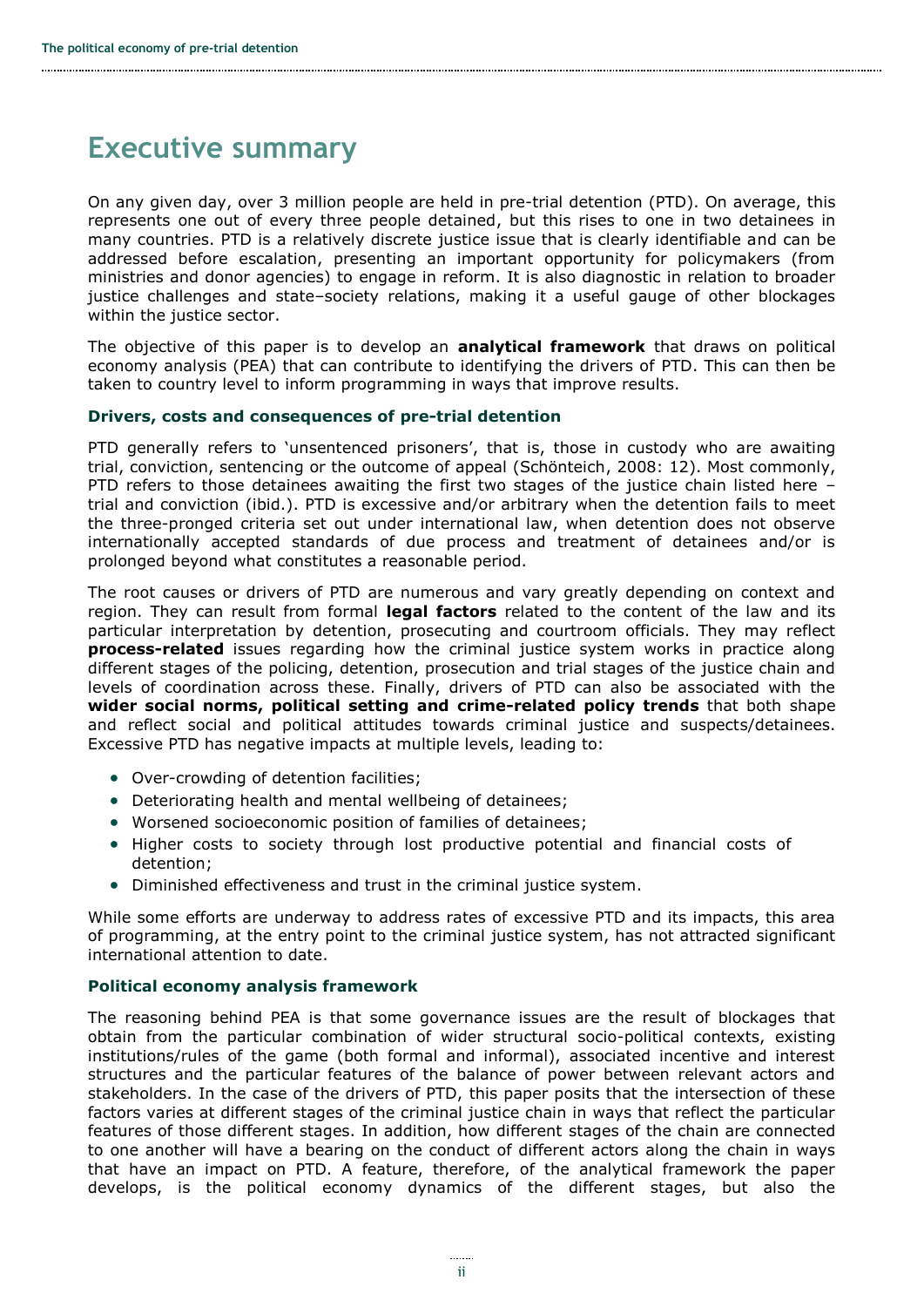interconnections along the criminal justice chain and against the wider socio-political environment.

PEA can have **diagnostic value,** in terms of contributing to better identifying/mapping out the nature of the PTD problem in any given context *and* at different points in the criminal justice chain, and highlighting potential opportunities for (internationally supported) interventions to be more effectively targeted. It can also contribute to **retrospective analysis** in order to inform assessments of interventions/reform efforts by identifying the reasons for effectiveness or failure. Its central objective is to provide a method of analysis that can contribute to a better understanding of specific drivers of PTD, and where opportunities might arise to support changes in the rules of the game and the incentives and motivations of different actors that contribute to the problem.

The analytical framework that this paper proposes draws on two approaches: PEA as applied to the policy world of international development and governance support; and working through the justice chain.

#### **The political economy of pre-trial detention: a summary**

We start from the position that excessive and/or arbitrary PTD is the 'problem' to be addressed, with an intention to reduce its incidence. The particular features of excessive PTD vary from country to country. The political economy questions proposed here should contribute to identifying the context-specific drivers of excessive PTD, and its particular characteristics. These questions are framed, therefore, to consider how different structural features of the content and rules of the game (both formal and informal) may be contributing to the particular problem at hand, as well as those factors that shape the conduct of key actors in the criminal justice system to either exacerbate or mitigate excessive PTD.

The figure below summarises the types of relevant factors to be considered. The first and second tiers of this framework provide an initial mapping of the context, and where some of the institutional and actor-related blockages might be that specifically contribute to the problem of PTD. The third tier of political economy questions is where the interface between structure and agency – that is, between the (changing) rules of the game and the conduct of relevant actors – is analysed, including to identify how interventions might more effectively target the relevant blockages. For instance, by introducing paralegals into the detention cycle, what is the impact this can have on how the rules of the game are implemented, or on the balance of power between the detainee, the police or the detention centre staff?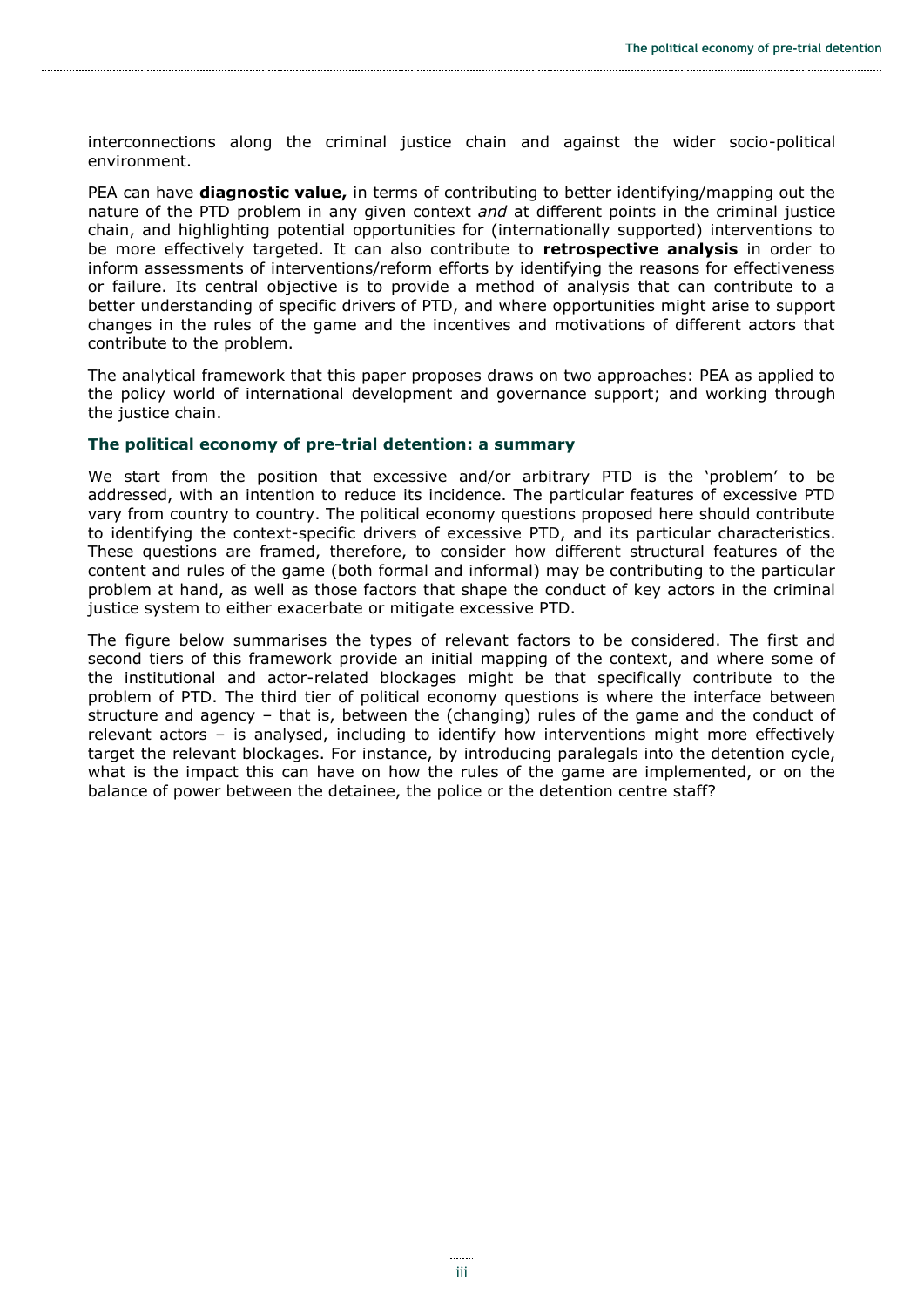#### **Some relevant political economy questions for pre-trial detention**

| Relevant structural<br>factors &<br>Institutions -formal and<br>informal                                                            | . Relevant factors of the wider socio-political environment<br>. Socio-cultural norms, belief systems and dominant ideas about justice and public<br>attitudes towards crime, punishment and perceptions about public insecurity<br>. Legal framework: content of formal institutions and criminal justice system<br>. Informal institutions, and the practice of how rules are interpreted and applied, and<br>where relevant particularities of legal-pluralism<br>• Nature of resource and capacity constraints on the system                                                                                                                                                                              |
|-------------------------------------------------------------------------------------------------------------------------------------|---------------------------------------------------------------------------------------------------------------------------------------------------------------------------------------------------------------------------------------------------------------------------------------------------------------------------------------------------------------------------------------------------------------------------------------------------------------------------------------------------------------------------------------------------------------------------------------------------------------------------------------------------------------------------------------------------------------|
| <b>Actors, incentives and</b><br>interest structures                                                                                | . Who are the relevant actors: detainees, police, prosecutors, detention centre staff,<br>judges, lawyers, paralegals - as relevant at each stage of the justice chain<br>. How are different relevant groups positioned in relation to each other and to above<br>institutional factors? Issues of power relations between relevant actors.<br>. What is the nature of their interests, beliefs and motivations? How do ideas shape<br>perceptions? How do these actors gain or lose from PTD? How do they gain or lose<br>from relevant legal, institutional or process related change? How/why do they resist<br>change?<br>. How are resources allocated, relating to knowledge, access to legal aid etc. |
| <b>Intersection between</b><br>structure and agency,<br>and the impact of<br>change<br><b>Spotting opportunities</b><br>for action. | • In reviewing the above, where is there room for securing buy-in from key actors?<br>. How does changing the formal institutions, or process related resources at any point of<br>the criminal justice chain affect incentives, beliefs and potentially conduct?<br>. What are the opportunity structures that might emerge from legal change, process<br>related change, investment in resources and capacities?<br>. Where is there potential for cultivating buy-in from key state-holders, or forging<br>strategic alliances for change and innovation?                                                                                                                                                  |

For the purposes of programming in PTD, **this analytical framework is useful when applied to the different stages of the criminal justice system** – from the point of arrest to the point at which the case is resolved in a court of law. Applying PEA to each stage of the criminal justice chain enables the disaggregation of the structural features and wider sociopolitical and socio-cultural terrain, relevant institutional factors (formal and informal), relevant actors and their interests/incentives – and how they interact, in order to identify opportunities for influencing these to change the balance of power that maintains the *status quo*.

An example of what this might look like it set out below in the figure below. We identify the criminal justice system stages that are relevant for PTD as including:

- 1 The wider **socio-political context and legal framework** that shapes the rules of the game for criminal justice policy and practice;
- 2 The moment of **arrest and police custody;**
- 3 The **detention process/environment**;
- 4 The **decisions around pre-trial release/detention, prosecution and trial.**

At each of these stages, questions are asked about structures and institutions; relevant actors whose conduct has a bearing on PTD; and how these interact. Thus, it will be possible to consider how a particular change in the rules of the game might affect incentive structures of different actors (such as altering what constitutes an arrestable offence), or how the introduction of a new 'actor' (such as paralegals) might alter the balance of power between actors. These can constitute entry points for reform interventions aimed at reducing PTD.

While the third tier in the figure below appears less evidently developed, the key point to note about it is that it reflects the particular dynamics of the intersection between structure, institutions and stakeholders in different contexts. In each case, it is likely to reflect different dynamics along the justice chain that are specific to the context. It is also the point, therefore, at which opportunities for interventions can be identified, whether these are aimed at changing the rules of the game or at introducing new actors that can alter balance of power and the incentives and conduct of the relevant actors at the particular point of the chain.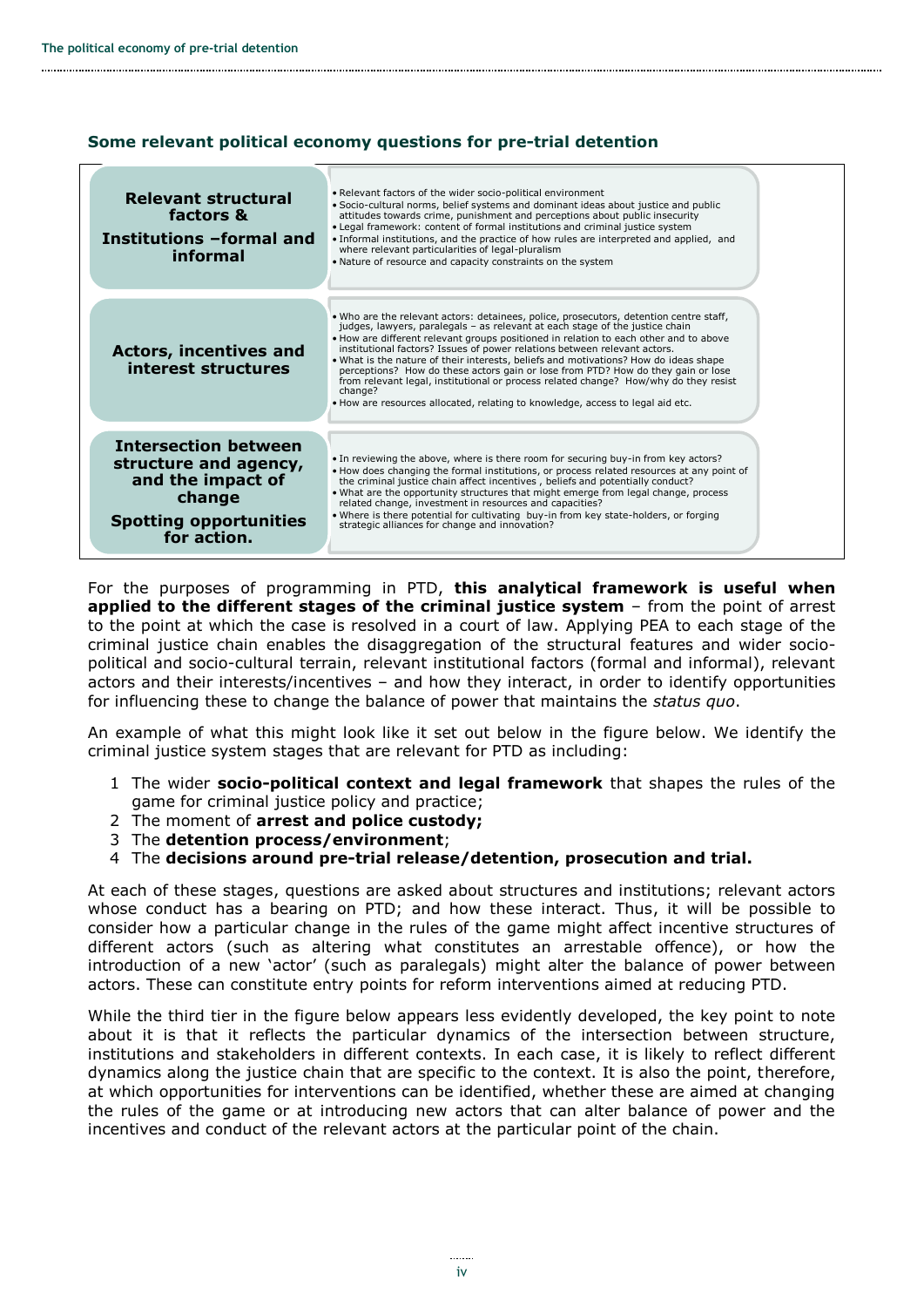#### **Summary of the political economy of pre-trial detention at each stage of the process**



 $\rightarrow$  Identify drivers of PTD and opportunities for action along the justice chain

Crucially, PEA disaggregated at the different stages of the criminal justice chain can generate insights into the particular dynamics of power relations, interests and incentives that shape different actors' choices and possibilities in relation to either how they contribute to, or benefit from, PTD, or what they can do to reduce its impact or prevalence. In achieving this, the analysis may thus go beyond identifying the drivers of PTD, and isolate in some cases where there may be opportunities to modify incentive structures, or encourage a realignment of interests or perceptions about why addressing PTD may be desirable.

#### **Implications for programming**

This proposed PEA framework may therefore be helpful in informing choices about how to engage strategically in supporting efforts to address excessive PTD. The PEA approach to working through the problem of PTD set out in this paper can contribute to identifying the specific opportunities for action, and what that action might look like, and where resources – given the particular political economy characteristics of a particular country or subnational context – are likely to most effectively give rise to positive change. PEA can also have diagnostic value – to inform programme design – but it should not stop at that. Rather, political economy should be fully integrated into the monitoring of programming and the life of projects to enable implementing bodies to capture changing conditions, in order that projects are able to adapt to new realities and remain relevant. PEA along the justice chain can also have retrospective analytical value where the intention is to understand what has worked – or failed – and why. The value-added to specific programme objectives to address PTD is thus important, providing analytically rigorous practical guidance.

Case study analysis will be important to test the merits of such an analytical approach.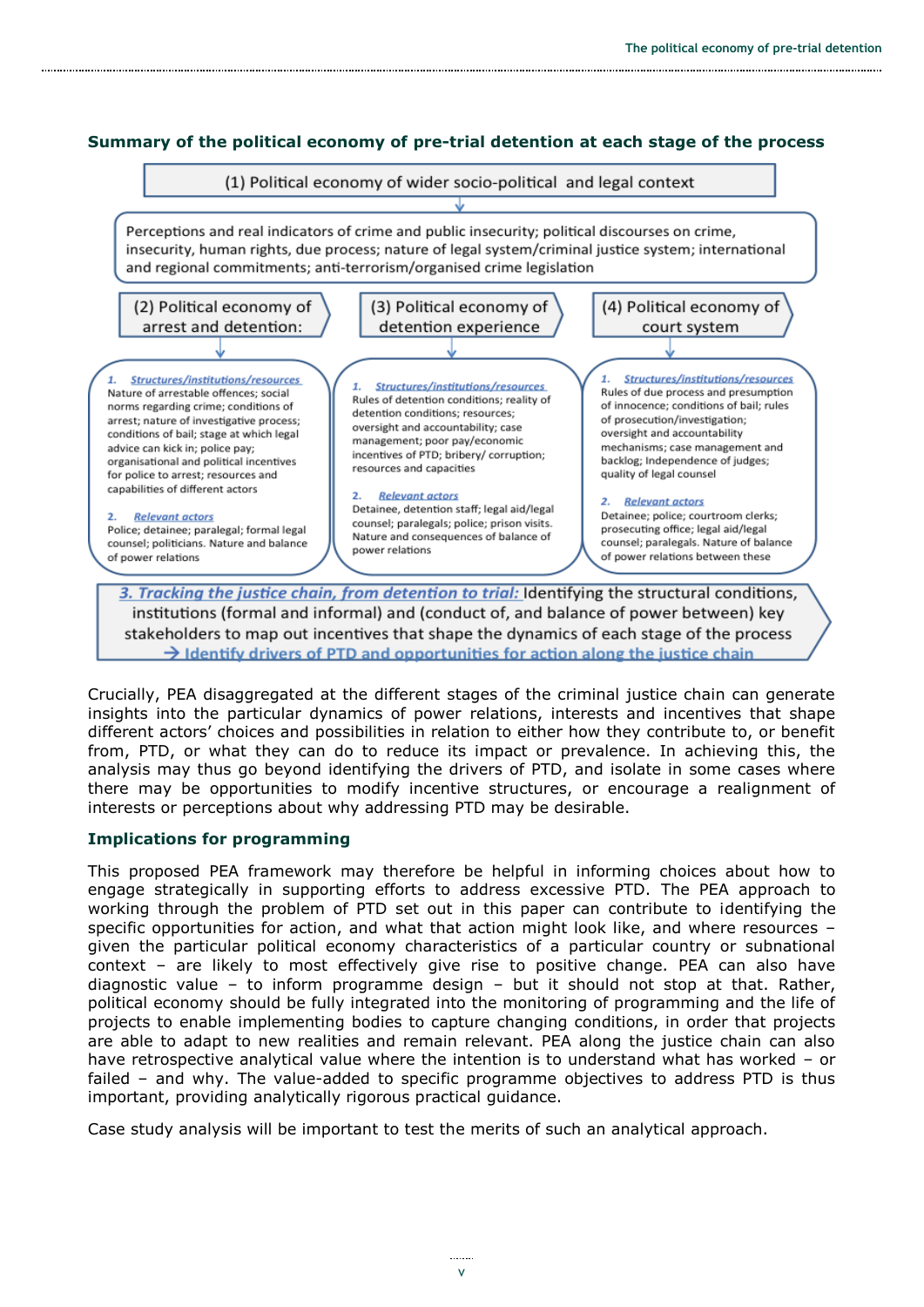# **1 Introduction**

This paper develops an analytical framework drawing on political economy analysis (PEA) and other recent analysis of justice chains to study the incidence and drivers of pre-trial detention (PTD). The aim is to inform international support in justice and security programming to identify possible entry points for reform that can contribute to reducing excessive PTD.

While an increasing focus on the justice sector is palpable within the development community, in recognition of its connection to human rights and fragility (World Bank, 2011), the issue of PTD remains largely under-researched. This is a missed opportunity to engage with a key entry point to the criminal justice system for millions of people around the world.

On any given day, over 3 million people are held in PTD. On average, this represents one out of every three people detained, although in many countries the proportion rises to well over 50% of detainees. In certain countries, over three-quarters of prison populations are pre-trial detainees (OSJI, 2011a). PTD is a relatively discrete justice issue, one that is clearly identifiable and can be addressed before escalation, which presents an important opportunity for policymakers (from ministries and donor agencies) to engage in reform. It is also diagnostic of broader justice challenges and state–society relations, making it a useful gauge of other blockages within the justice sector. An analytical framework that draws on PEA provides a unique way of examining the drivers of PTD and can assist policymakers to address this issue within broader security and justice sector programming.

It should be noted upfront that a number of definitions of PTD exist. These range from those that define the pre-trial period as starting from the moment of arrest and extending up to the time the accused is first brought before a judge; to more extensive understandings that define the pre-trial period as starting from the moment of arrest and going through the trial period up until the point at which there is no further possible appeal. Here, we use PTD in accordance with Open Society Justice Initiative (OSJI) interpretations, in which PTD refers to 'unsentenced prisoners' – that is, those in custody who are awaiting trial, conviction, sentencing or the outcome of appeal (Schönteich, 2008: 12). Most commonly, however, the focus is on detainees awaiting trial and conviction (ibid.: 12). While the definitions as to the period of detention vary, the drivers are largely the same (of course, where the definition is more extensive, additional drivers may be relevant in the appeals process).

The paper is structured as follows. Section 2 defines the aims of the paper. Section 3 presents a brief scoping of the field, providing a summary of the key issues, where interventions have focused and what information there is about international trends in this area. Section 4, which is the main part of the paper, develops an analytical framework to address PTD, identifying key drivers and analysing these from a political economy perspective to contribute to identifying the most relevant constraints to and opportunities for addressing the problem. The framework is based on the assumption that context specificity is the main starting point. Section 5 summarises the key points, Section 6 sets out implications for programming and Section 7 outlines the approach to case studies.

# **2 Objectives of the study**

PTD has been addressed from a number of reform perspectives. In developing countries, there has been important variation regarding levels of international engagement in support of efforts to reduce PTD. The objective of this paper is to develop an **analytical framework** that draws on PEA to contribute to identifying the drivers of PTD. This can then be taken to country level to inform programming in ways that improve results.

The underlying assumption of the analytical framework developed here is that taking account of context specificity is critical to understanding the particular features of the causal connections between actors and institutions that contribute to shaping particular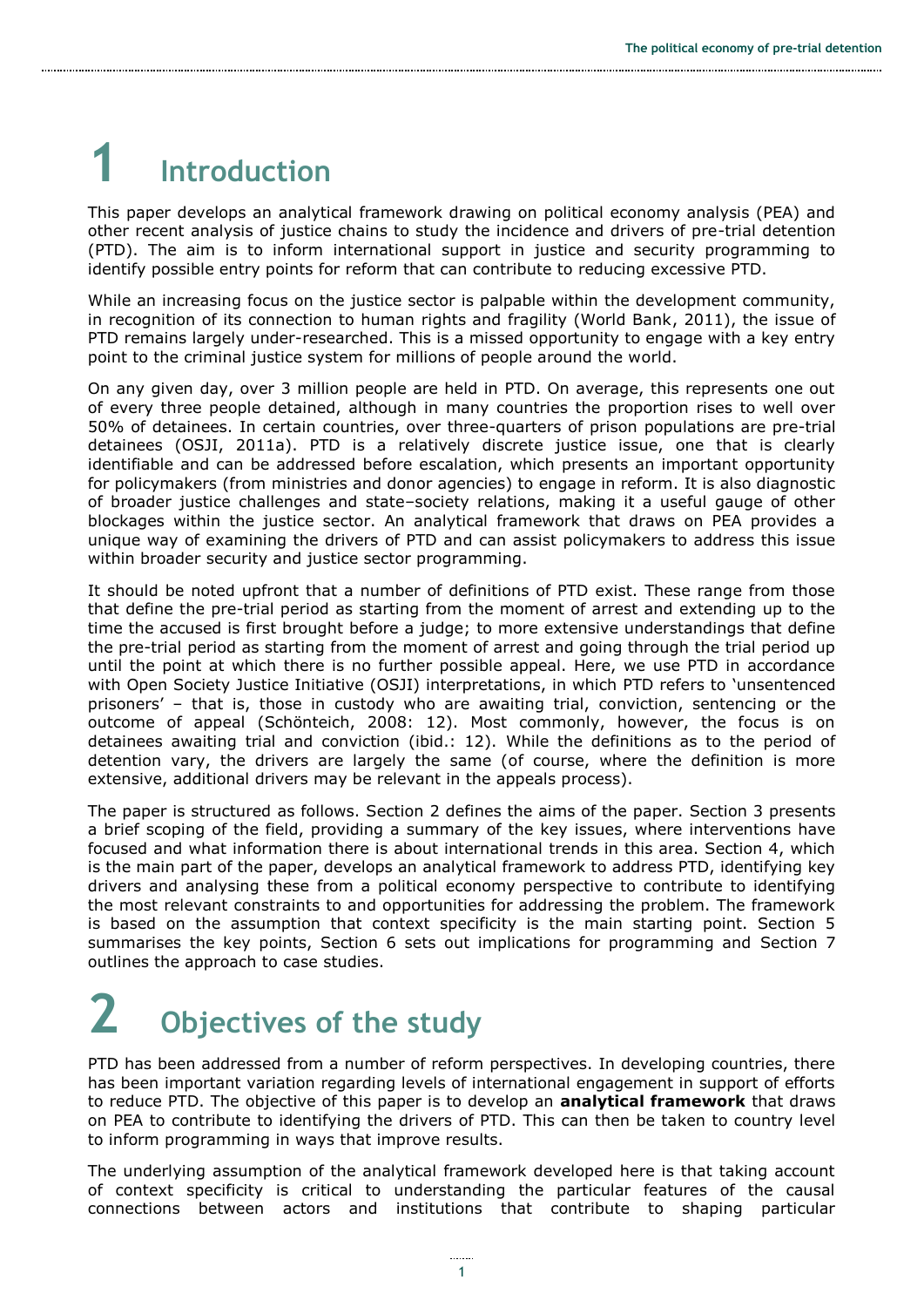manifestations of the problem of PTD. This is in keeping with a now fairly established trend in the international development community, that working with context specificity is important to achieve relevance and effectiveness in internationally funded projects/programmes seeking to address different governance puzzles. Here, the puzzle at hand relates to identifying the causal factors behind excessive PTD, and where there may be opportunities to alter these to make international interventions more effective.

The reasoning behind PEA is that some governance issues are the result of blockages that obtain from the particular combination of wider structural socio-political contexts, existing institutions/rules of the game (both formal and informal), associated incentive and interest structures and the specific features of the balance of power between relevant actors and stakeholders. In the case of the drivers of PTD, the paper posits that the intersection of these factors varies at different stages of the criminal justice chain in ways that reflect the particular features of those different stages. In addition, how different stages of the chain are connected to one another will have a bearing on the conduct of different actors along the chain in ways that have an impact on PTD. A feature in the paper's analytical framework, therefore, is the political economy dynamics of the different stages, but also the interconnections along the criminal justice chain and against the wider socio-political environment.

Finally, it is important to stress that the analytical framework proposed here does not offer a magic bullet to assure effectiveness in support to reducing PTD. It does have two possible purposes, however. It can have **diagnostic value**, in terms of helping better identify/map out the nature of the PTD problem in any given context – and at different points in the criminal justice chain – and highlighting potential opportunities for the more effective targeting of (internationally supported) interventions. It can also contribute to **retrospective analysis** in order to inform assessments of interventions/reform efforts by identifying the reasons for effectiveness or failure. Its central objective is to provide a method of analysis that can contribute to a better understanding of specific drivers of PTD, and where opportunities might arise to support changes in the rules of the game and the incentives and motivations of different actors that contribute to the problem.

## **3 Brief scoping**

This section develops a brief review of the state of knowledge on the drivers of PTD. It is not intended as an exhaustive literature review, but rather as an overview of the relevant issues of the key international actors supporting change/reform to address PTD issues.

### **3.1** Summary of the problem of pre-trial detention

PTD refers to the condition of being held in custody before trial has taken place. It is excessive and arbitrary when detention does not observe internationally accepted standards relating to due process and the treatment of individuals held in PTD, and/or is prolonged beyond what constitutes a reasonable period. Key issues include observing the presumption of innocence and respect for the right to liberty. International norms also establish that, under some conditions, a reasonable period of PTD can be justified. In accordance with the UN High Commissioner for Refugees (UNHRC), PTD 'must not only be lawful but reasonable and necessary in all the circumstances' (UNODC, 2005, cited in Schönteich, 2013: 2). $^1$ 

Determining the boundaries of what constitutes a reasonable period of PTD includes taking into account whether such a period is in accordance with international standards from the moment of arrest to the moment the detainee is brought before a judicial official, is awaiting trial or the conclusion of trial (sentencing). Here, formal commitments undertaken by state parties are of

<sup>1</sup> Article 9 (3) of the International Covenant on Civil and Political Rights (ICCPR) establishes that under some conditions PTD is justified. The Tokyo Rules, or UN Standard Minimum Rules for Non-custodial Measures, provide further qualifications intended to limit the use of PTD. And UNHRC provides that detention before trial should be used only when lawful, reasonable and necessary.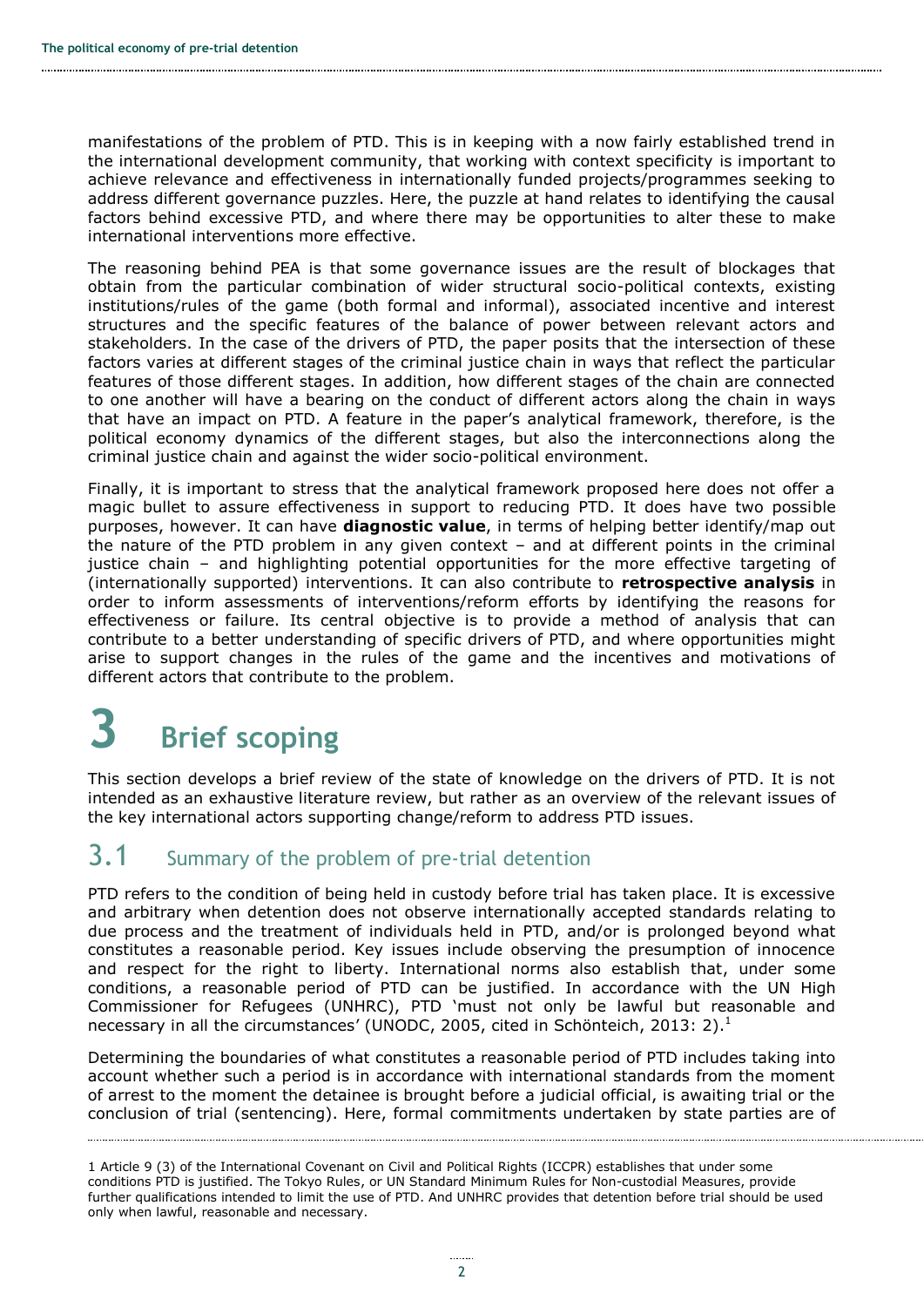course relevant, as they set a standard against which a specific criminal justice system in practice can be assessed. Considerations that are relevant when deciding whether the accused should be kept in PTD include if there are reasonable grounds to believe the person will abscond or will engage in criminal activity if released.

However, there is in reality very wide variation in domestic law, the use of PTD and prevailing legal understandings about what constitutes reasonable grounds for it. This results in PTD being much more recurrent than can be assumed, for instance, from the principle of the presumption of innocence, which may appear in declaratory form in domestic law. In part, this reflects a potential tension between what is assumed to be  $-$  or is justified as  $-$  a need to protect the public and a commitment to observing the principle of presumed innocence and the rights of individuals. $<sup>2</sup>$ </sup>

Moreover, the widespread reality of PTD also reflects the fact that the system of criminal justice has multiple stages and layers, and this complexity creates many potential loopholes, capacity gaps and opportunities that lead to excessive PTD – either by default (including through the wide range of coordination and resource problems that might feature along the policing and justice chain), or through the purposeful use of excessive PTD, which can for a number of reasons serve the interests of different actors along that chain and beyond, such as political agendas on crime. Both purposeful and default reasons for PTD also have an impact on how long detainees spend in prison. One account, for instance, shows that in Nigeria PTD can be in excess of 10 years, well beyond the limit established by the law (OSJI, 2012).

Thus, while PTD may in some cases be the result of *deliberate* decisions to keep particular individuals in detention beyond what is reasonably acceptable according to international standards, and in some cases in ways that are not in accordance with domestic law, it is often the multiple systemic fault lines at the different stages of the criminal justice chain that create the conditions for *de facto* situations of PTD. These fault lines are the object of analysis in this paper. They result from combinations of institutional blockages and incentive structures along the criminal justice chain that serve the interests of different stakeholders, that reflect particular sets of resource and capacity constraints or that mirror wider social norms and beliefs about social control, crime and punishment, and the perceived risks that detainees pose to public order.

Understanding the complexity of the multiple factors that potentially contribute to PTD is compounded by the problem of data availability and reliability (Varenik, 2008). The metrics of PTD in themselves constitute a highly uneven and unreliable body of knowledge – somewhat inevitably so, given country-specific boundaries of what PTD includes. Comparison across countries and between subnational levels is difficult given the variation both in *how* it is represented at the country level and in *what* is actually being recorded. Moreover, official data are often not representative of reality, not least because of poor systems of recording and enormous variation at subnational levels and between prisons and prison systems. Notwithstanding this, it is recurrently cited that over 3 million people are currently being held in PTD (Muntingh and Ehlers, 2011). On average, this represents one out of every three people detained, and in many countries the proportion rises to well over 50% of detainees. In some countries, more than three-quarters of prison populations are pre-trial detainees.

PTD is also a worldwide problem: it does not afflict only the developing world. The impacts are significant and multifaceted, affecting the rights and wellbeing of detained persons, but also the socioeconomic development of their families and the functioning of, and trust in, the criminal justice system. PTD involves direct costs to the public purse, and carries a wider cost to the community and society. Moreover, there is evidence that it may contribute to fostering criminal behaviour. In Brazil, for instance, it seems that PTD detainees are a source of recruitment for gangs (OSJI, 2012). Recent studies – many conducted or supported by OSJI – have begun to record more systematically the root causes, the scale and the consequences and costs of PTD to state and society across different spheres (see, notably, OSJI, 2011a; 2011b, 2012).

<sup>2</sup> See Schönteich (2013) for a discussion of the tensions and competing objectives.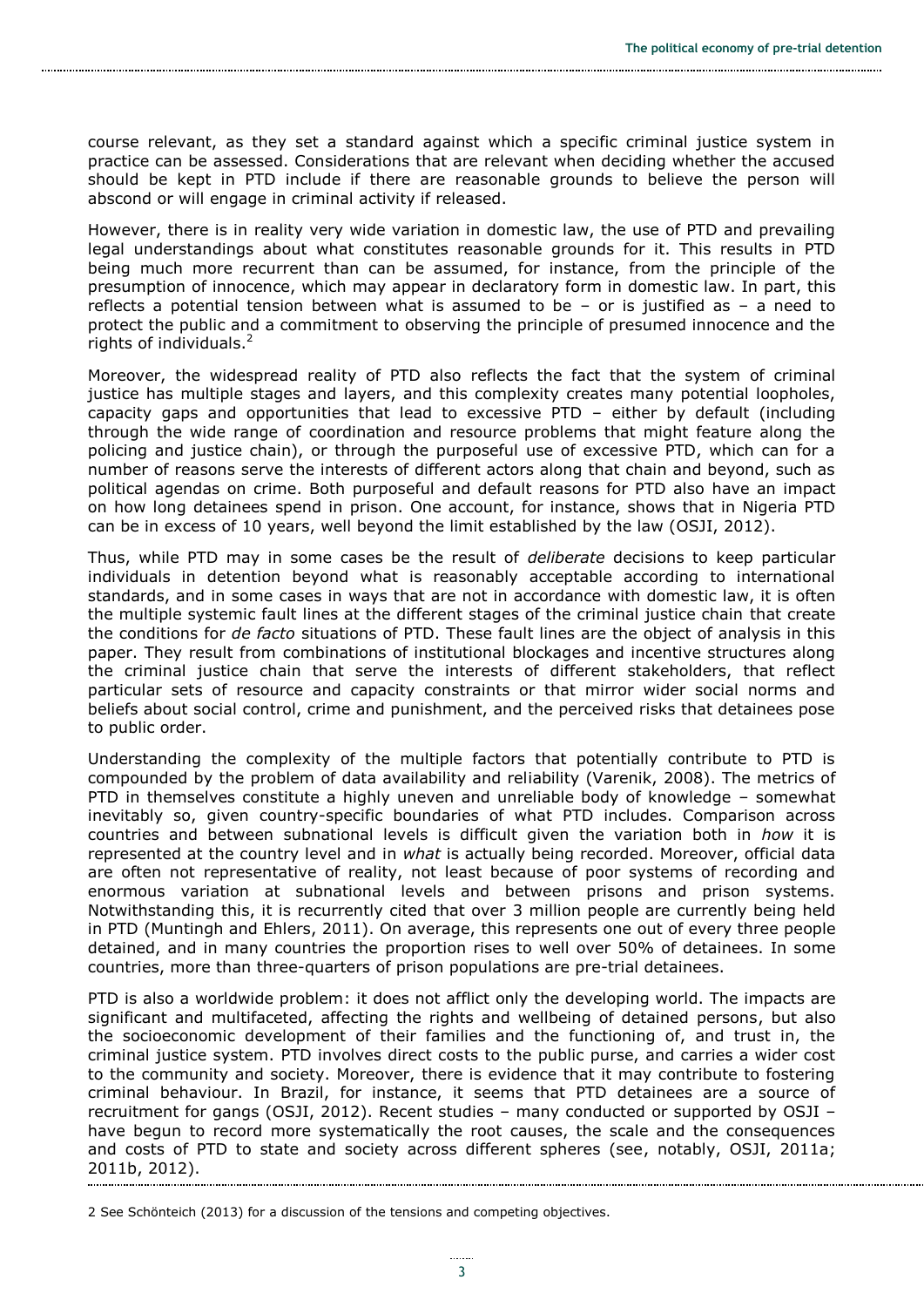## 3.2 Drivers of pre-trial detention

The root causes or drivers of PTD are numerous. They also vary greatly depending on context and region. There are different possible ways of clustering potential drivers. They can result from formal **legal factors** related to the nature of the law and its particular interpretation as it relates to PTD by detention, prosecuting and courtroom officials. They may reflect **process**related issues regarding how the criminal justice system works in practice along different stages of the policing, detention, prosecution and trial stages of the justice chain and levels of coordination across these. Finally, they can also be associated with the **wider social norms, political setting and crime-related policy trends** that shape and reflect social and political attitudes towards criminal justice and detainees. Each of these types of drivers is considered below, but here we present only a selection of what is in reality a wider range of practices, rules, conduct and resource/capacity issues.

#### **3.2.1 Legal frameworks**

Over the past two decades, there has been a progressive trend in many countries towards eliminating some of the gaps in the law that contribute to driving PTD. Measures such as eliminating the legal validity of confessions obtained under torture and in conditions of detention before appearing before a judicial authority have been put in place in much of Latin America as part of criminal justice reforms. In part, this has also reflected a trend in the region towards signing up to international or regional standards and principles that aim to protect the rights of detainees. In spite of these developments, however, a major driver of PTD is that, even when international or regional principles have been signed up to, many relevant aspects of domestic law remain unchanged with regard to the criminal justice process. Moreover, in recent years some countries in the region are seeing what is labelled the 'counter-reform' process of legal change, which includes expanding the rationale for allowing PTD, among other reasons because of rising crime and widespread perceptions of insecurity (Fuentes, 2010).

In many countries, the law makes explicit allowance for PTD as a measure that is reasonable under some conditions, such as when there is a risk of the detainee absconding or engaging in criminal activity. However, in many Latin American countries, the range of conditions presented as reasonable justifications for PTD in criminal law codes is quite expansive. For instance, in Chile, Colombia, Costa Rica, El Salvador, Nicaragua and Panama, reoffending detainees can be held in PTD by virtue of being reoffenders. In Chile, and many other countries, the gravity of the crime the detainee is suspected of committing is a relevant factor in determining PTD (Duce et al., 2009). These conditions of exceptionality allow for loopholes to survive in these systems in a manner that can facilitate excessive PTD. There is a sense in some countries in Latin America that the reforms of the past years to the criminal justice system have lowered the numbers of detainees in PTD. These issues have been much debated in Latin America in recent years in the context of criminal justice reform trends, but they are relevant to dilemmas inherent in criminal justice systems worldwide.

The rules and practice of bail constitute an important set of factors shaping excessive PTD. In India, for instance high court decisions have ruled that bail should be the rule rather than the exception. However, studies show that, when it is granted, it is often not affordable for the detainee. Either this leads to the condition of PTD, or the detainee is vulnerable to exploitation by professional 'bailers' (Saxena, 2008). In South Africa, efforts have been undertaken to make bail more just, taking account of the rights of detainees and balancing this against the concerns of victims and witnesses, through a small pre-trial services project. A key innovation in this project involved taking account of detainees' economic circumstances to decide the amount of bail, thus reducing the number of those who remain in PTD principally because they could not afford bail (Ehlers, 2008). Notably, this initiative failed to become sustainable over time, including through lack of ownership and coordination across different justice-related agencies.

Legal frameworks also affect what maximum time limits are considered acceptable for PTD. While in most countries in Latin America criminal justice codes specify time limits for PTD, in some, such as Bolivia, El Salvador, Honduras and Venezuela, time limits extend to as much as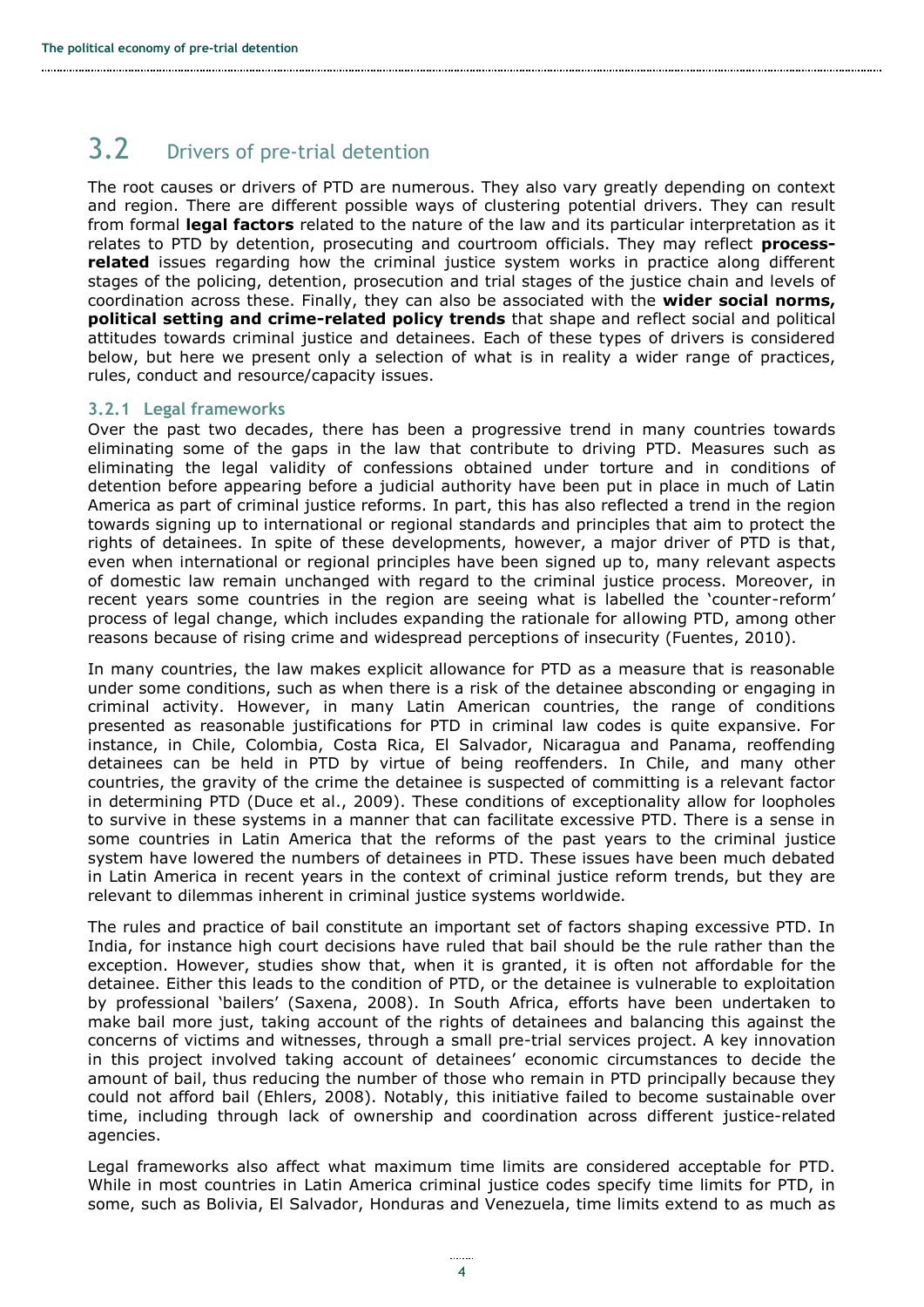two years (Duce et al., 2009). In other contexts, such as Cambodia, there are no legal time limits to PTD at all (Jiyoung Bang, 2008). Lengthy or an absence of time limits clearly mean individuals can be kept in PTD over unpredictably long periods. In many cases, time limits do clearly exist but are not observed. In Kenya, it has been reported that, in order to maintain an individual detention over the prescribed time limit – for whatever reasons – the detainee in question may be moved from one police station to another, 'effectively "resetting" the time limit with each transfer' and making it seem less in breach of the law (Edwards, 2012).

An additional factor that contributes to high levels of PTD is the fact that laws are often imprecisely worded, creating space for either accidental or deliberate interpretations that can exacerbate PTD. Reasons for deliberate use of PTD may range from wanting to keep some individuals in custody for political reasons (such as their political affiliations, including, for instance, in periods leading up to an election) (Edwards, 2012); to the belief that detainees represent a security risk to society; to more venal calculations about amounts of bribery that can be extracted from detainees encouraged to purchase their way out of excessive/arbitrary detention.

In some cases, PTD is aggravated by legislation that targets particular categories of suspects. For instance, anti-terrorist laws have contributed to normalising a situation whereby individuals are held in detention in the name of a public good  $-$  such as national security  $-$  that takes priority over the rights of the detainee regarding the presumption of innocence. This has been exacerbated since the terrorist attacks of 11 September 2001. Equally problematic are policies addressing organised crime. In some cases, the vague wording of anti-terrorism legislation creates opportunities for arrests and detention of individuals who cannot easily be charged for other offenses (Edwards, 2012).

#### **3.2.2 Process- and practice-related factors along the policing–justice chain**

While the legal framework (and whether or not is it adhered to) is important in establishing parameters for PTD, PTD results also from different **process- and practice-related issues** that surface at different stages of the justice chain. That is, the degree to which the law is observed or implemented in practice may differ quite considerably from what is established in writing. By observing the process of arrest, detention and courtroom treatment of cases, it is possible to capture what drives PTD. Here, drivers can be located at the micro level of particular points in the criminal justice chain.

Drivers will inevitably be context specific, but a number of recurrent issues at subnational levels can be pinpointed. These include the following:

 Incoherence in competencies and jurisdictions among different police, prosecution and judicial officials, including in terms of how international standards regarding detention and due process principles are perceived, creates multiple layers and dynamics of decision making throughout the criminal justice chain. These decisions may be poorly coordinated, or made by different categories of actors who may bring different views about what criminal justice entails, and how to balance detainees' rights against other perceived security priorities. In addition, personal interests that may be related to bribery opportunities will vary among these.

In some cases, the mandate of the police may be such that their powers of arrest are overly expansive in ways that do not comply with international human rights standards (Edwards, 2012). For instance, in Zambia it was found that police were not selective in how arrest charges were issued (Matakala, 2011). The kind of offences for which arrest is seen as reasonable may be a contributing factor. The same set of studies on Zambia noted, for instance, that police detention could be significantly reduced by removing from detention persons whose offence is loitering (Redpath 2011).

 There are problems related to poor coordination and administration along the criminal justice chain. These include diverse administrative and organisational issues that result from resource and capability constraints. Typical problems are: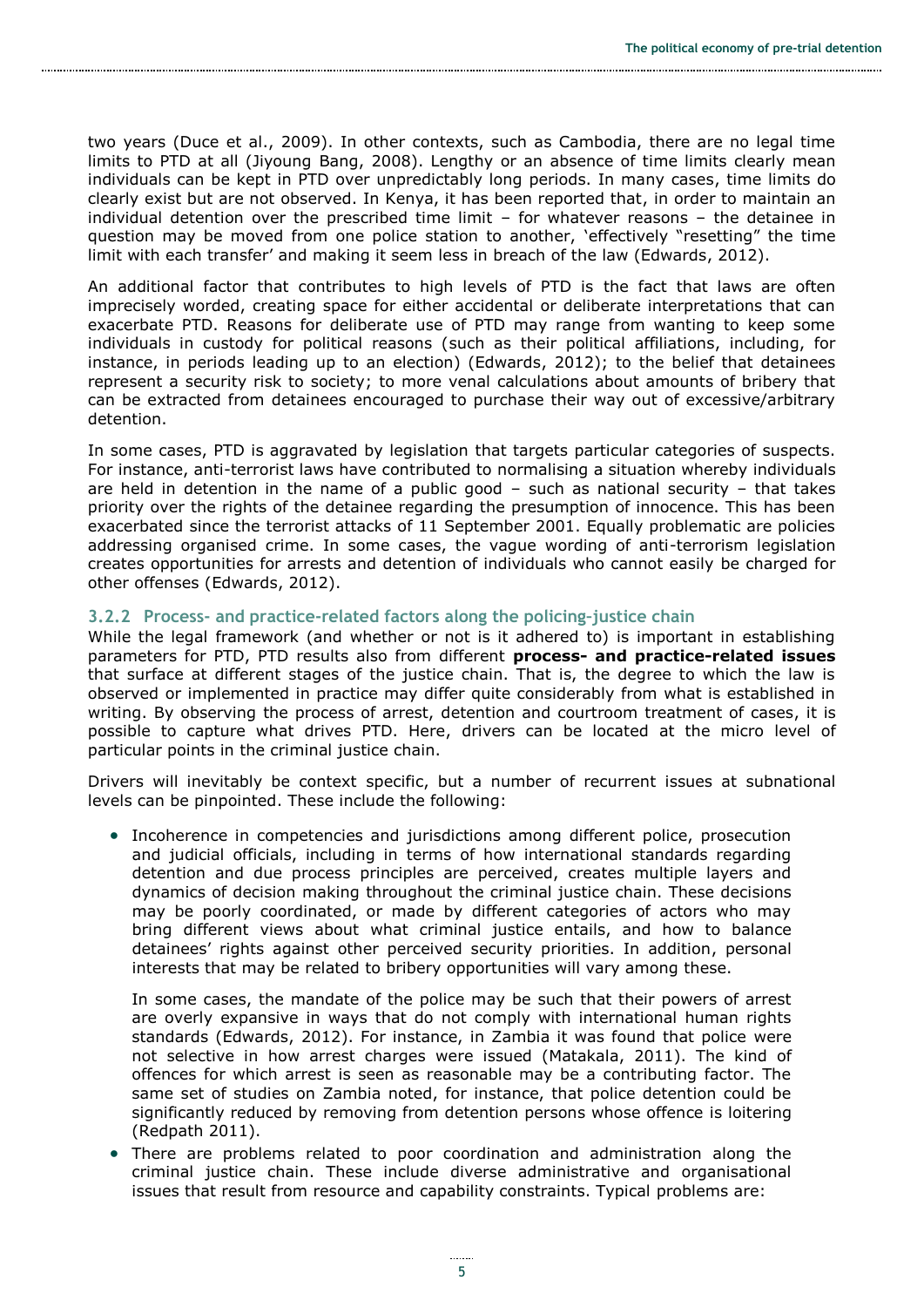- Poor or non-recording of information about arrest, including the reason for arrest, the time and place of arrest and the identity of the officers involved. This may owe to a lack of fundamental resources and capabilities in police stations and detention centres (Pachira, 2011).
- Police being inadequately trained, including with respect to new laws on PTD and principles of due process, *habeas corpus* and wider human rights issues. Judicial officials also may not keep abreast of recent legal reform, as was apparent in Malawi, for instance, where officials failed to keep track of the implications of changes to the Criminal Procedure and Evidence Code, which have legal implications for PTD (Kayira, 2011).
- Detention centres lacking basic resources, such as means of transport to have detainees taken to court houses (Edwards, 2012; Matakala, 2011).
- Judiciaries with poor capacity to manage caseloads resulting in major delays in the disposition of cases, poor court roll management and insufficient office materials, including technological resources to support case management.
- Accountability mechanisms and levels of transparency regarding police conduct and courtroom personnel are deeply problematic across all regions. The problem of corrupt or poor practice along the policing and justice chain is fundamental to identifying key institutional blockages in the system, not least because of the negative incentive structures it reflects. Practices of bribery may take place in different ways and at different stages of the chain, including paying bribes to avoid detention or to move the case file along and speed up the trial stage (Edwards, 2012; Ramirez-Garcia and Samayoa, 2000). Corruption of this kind generally discriminates against the poor and can result in lengthening their time in PTD.
- PTD is exacerbated when detainees have limited resources, such as access to and awareness of rights and mechanisms of legal aid, or payment of bail. Legal redress can therefore be severely limited, which gives room for impunity and arbitrary conduct by officials along the criminal justice chain. This is likely to be affected by such factors as socioeconomic position and levels of literacy of detainees, which magnify the difficulties of access to justice.

#### **3.2.3 Wider social norms and political pressures for tough on crime approaches**

PTD is also the consequence of more purposeful decision making. The drivers include whether the motivation/incentives not to address PTD – or indeed to keep detainees in PTD – lies in wider social norms about crime and justice, specific policy trends, such as 'tough on crime' approaches, or calculations about political or personal advantages (such as receiving bribes) that can result from PTD. Some recurrent themes that emerge from the literature include the following:

- There is widespread systematic use of PTD as a means to obtain confessions. In Latin America, prior to reforms undertaken in the 1990s and 2000s, confessions obtained without legal counsel presence were a matter of course (Duce et al., 2009). This situation remains common in many countries today.
- PTD is sometimes conceived of as a form of punishment itself. This can reflect wider social attitudes towards detainees as likely criminals who deserve punishment, and a cultural disregard for the principle of the presumption of innocence before trial.
- PTD may reflect the hardening of police tactics in line with 'tough on crime' approaches to deal with deteriorating public security conditions. In Kenya, for instance, police use PTD as a strategy to combat crime, including because of limited resources, such as access to appropriate non-lethal weapons and defensive equipment, which makes it easier to arrest large groups of suspected criminals than intervene in disputes (Edwards, 2012). In Latin America, a 'counter-reform' movement to earlier criminal justice reforms reflects a political and police response to public demand for 'tough on crime' approaches in contexts of heightened perceptions of citizen insecurity and impunity for criminals (Duce et al., 2009; Fuentes, 2010; Venegas and Vial, 2008).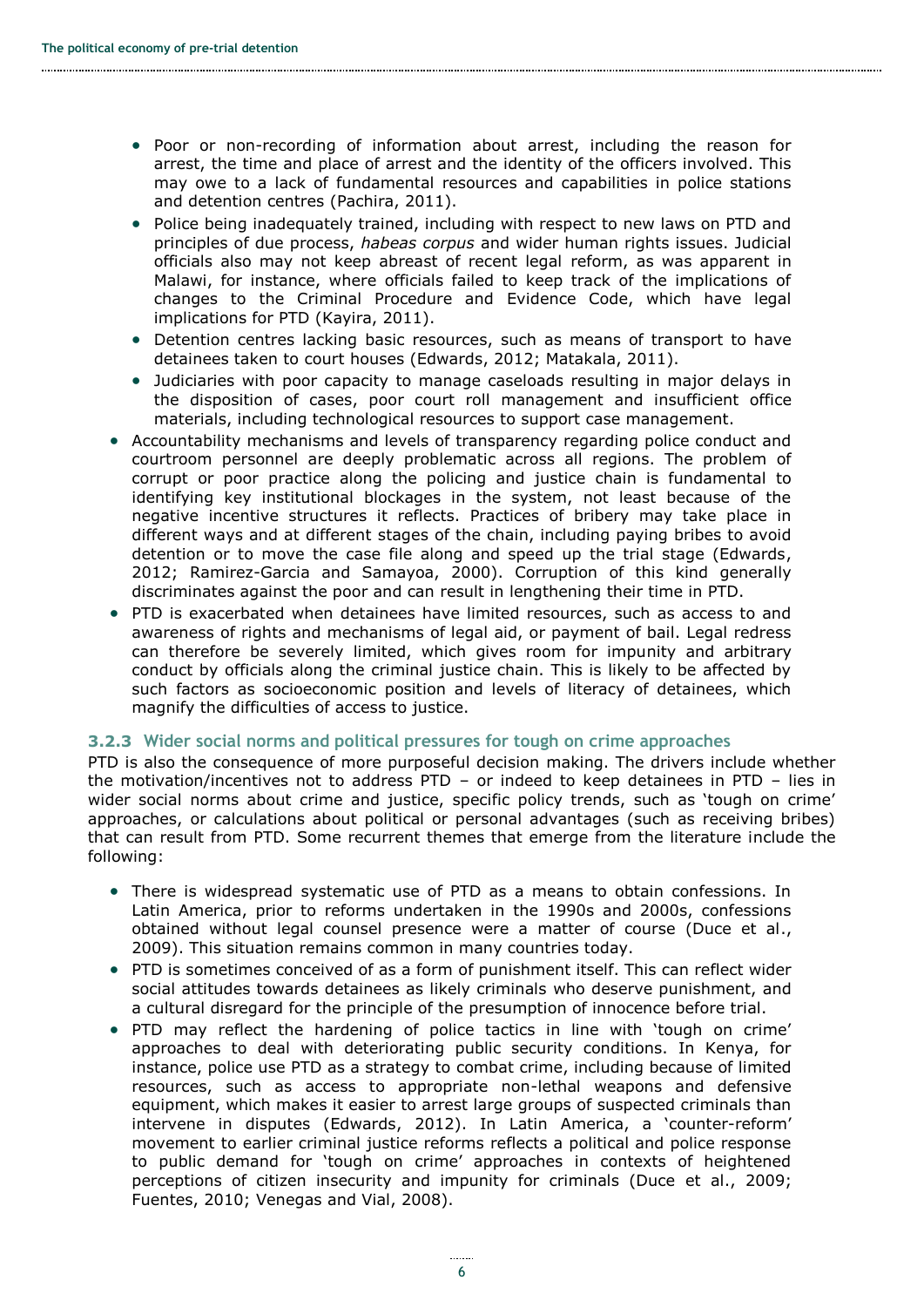- Police may feel public pressure to look as if they are tough on crime or to gain public respect by seeming tough on crime.
- In some cases, arbitrary arrest is the result of orders of an administrative or political authority (such as a governor, government representative or the military), and may be politically motivated. Typically, this reflects an environment of poorly embedded democratic institutions and practices, where detention of individuals for political reasons remains a useful recourse for governing elites (whether at national or subnational levels) (Edwards, 2012). In Latin America, such practices were routine in the past (Duce et al., 2009).
- Political motivations can include the police working in protection of particular interests in any given dispute. For instance, in Senegal, it is reported that the police arrested and detained taxi drivers for up to eight days without charge during disputes between taxi drivers' associations, so as to protect a particular set of business interests (Edwards, 2012).
- Discrimination against particular ethnic or social groups can be a motivating factor for arbitrary arrest and prolonged detention.
- Corruption and opportunities for bribery, of course, remain a major motivating force at all levels of the criminal justice chain. But the particular forms this takes can vary enormously.

The above reflects a brief overview of some of the types of drivers of PTD. It is not an exhaustive review of the issues, but is indicative of the range of factors likely to surface in case study analysis.

## 3.3 Consequences

Research on the consequences of PTD has begun to produce evidence-based findings that are relevant for orienting where best to target reform/interventions to alleviate suffering. Some of the most evident consequences are noted here. $3$ 

- PTD inevitably exacerbates overcrowding in penal centres, contributing to deteriorating detention conditions that are hugely out of line with international human rights norms. In 2002, on average, prisons in Africa were at 141% capacity, with some at well over 300% (Penal Reform International, 2005).
- The direct consequences for detainees held in PTD are of course in themselves potentially devastating in terms of their life opportunities and health risks, given the dire health and sanitation standards in detention centres (OSJI, 2011a; 2011b; Schönteich, 2008).
- Socioeconomic impacts of PTD demonstrate that it is wasteful in terms of both the immediate costs to the state as well as the productive potential that is lost from holding people indefinitely in detention (OSJI, 2011a).
- PTD reflects the denial of the presumption of innocence, and of the observance of due process, and as a result undermines the credibility of the rule of law.
- PTD contributes to the criminalisation of detainees who otherwise may not have engaged in a criminal lifestyle. In Brazil, criminal gangs recruit most of their members from inside prisons.

## 3.4 Some reform approaches

Different policy and reform approaches have surfaced over the years. These vary regionally and at the country level, and have produced mixed results. Penal Reform International (2005) notes that:

<sup>3</sup> See Schönteich (2008) for a good overview of consequences, and OSJI (2011a).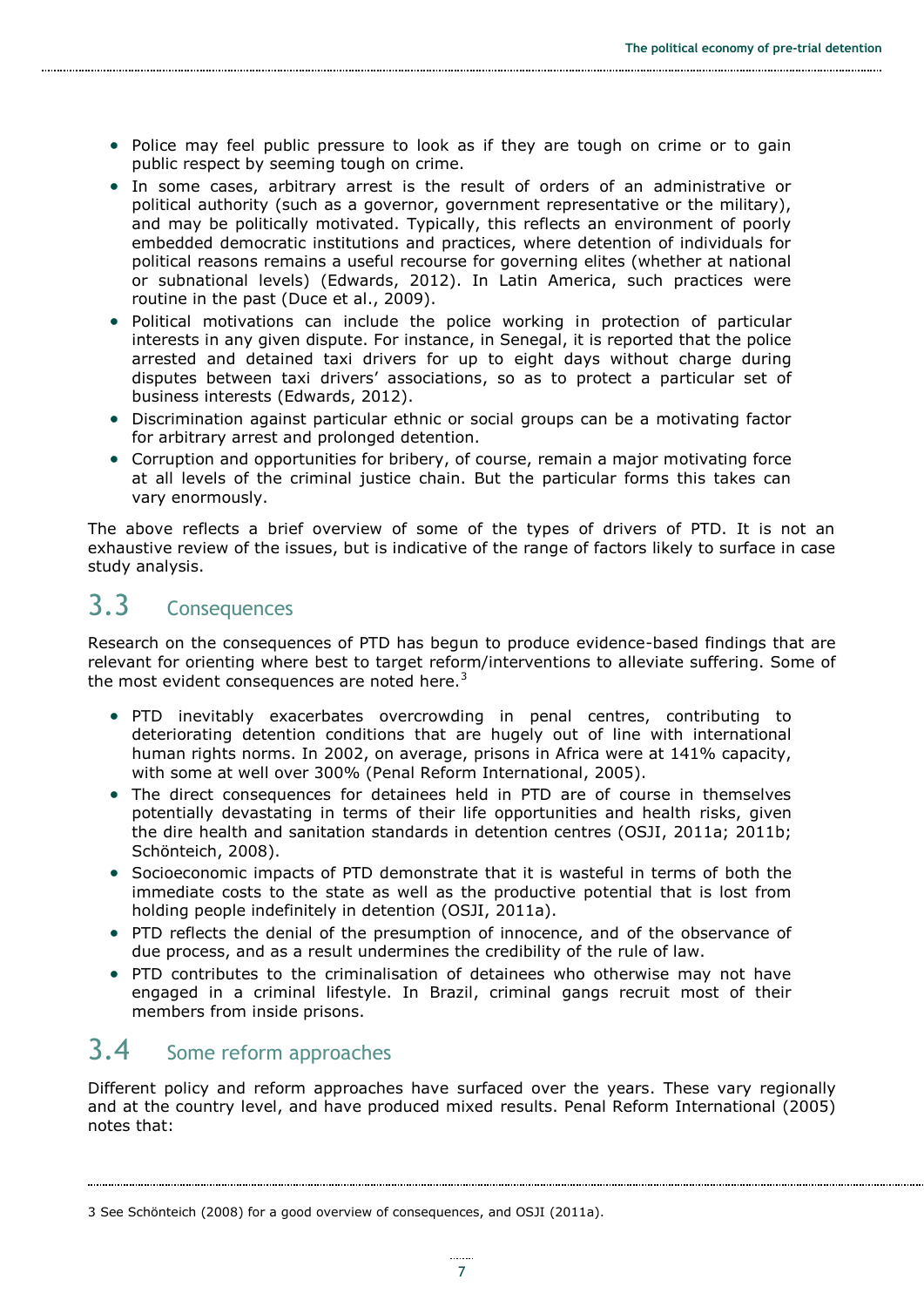If there is one lesson to be learned from the work done in the justice sector over the past ten years or so, it is that for there to be any impact on penal and justice reform, the criminal justice sector must be viewed and approached as a whole, involving all agencies, since congestion in prison results from a whole chain of decisions made by a range of different actors.

With regard to PTD-related interventions and reforms, approaches have moved from a focus on legal reform towards a more process-oriented perspective that directs resources at different stages of the criminal justice chain. For instance, in Latin America, the single most important reform that has featured in the region in the past decade, as well as more recently, is the shift of the criminal justice system from an inquisitorial system to an accusatorial system. Other reform interventions have included undertaking measures to address issues of access to justice and legal aid, for instance in Nigeria and Sierra Leone. In Malawi, a focus on paralegals has proved effective, and in India measures taken to organise prison visits have contributed to generating organised pressure for compliance with rules on length of time in detention. In South Africa, monitoring of bail information has been used to verify decisions about the risk of releasing defendants.<sup>4</sup>

Data on funding trends for reforms addressing PTD are limited. Sustained interest in the issue is reflected mostly in the work of the Open Society and the UN Development Programme (UNDP). There is also work by international non-governmental organisations (NGOs) like Penal Reform International and The Asia Foundation.<sup>5</sup> In addition, bilateral donors have funded specific projects on different parts of the criminal justice system, addressing directly or indirectly issues that are relevant for reducing PTD. However, bilateral donors have largely shied away from direct support to the prisons system.

There are potentially a number of reasons why PTD is not an immediately attractive policy priority for the international donor community. For instance, in contexts where citizen security is a major policy issue, the rights of detainees tend to fall low on the list of priorities for policy action. This is especially so in contexts where 'tough on crime' narratives have traction. Moreover, even including when human rights objectives are prominent in donor programming, the rights of detainees are less attractive than those of other groups. Overall, there is a sense that few international donors work with prisons and with police reform that focuses on detention issues (Hammergren, 2008).

From this brief scoping, some trends can be summarised.

- PTD constitutes a worldwide problem that undermines rule of law, and the credibility of states' commitments to protecting the rights and guarantees of all.
- Excessive PTD has devastating consequences at the individual and wider societal level, and constitutes a high cost to the public purse.
- Identifying drivers of detention is increasingly informing reform efforts including donor-funded interventions. In some cases, these efforts have focused on legal change. More recently, there has been a trend towards working with different process issues and actors at different stages of the criminal justice chain.
- The availability of reliable data, however, remains deeply problematic.
- The emerging evidence on what drives PTD confirms that attention to context specificity is critical. Moreover, context specificity is likely to require going beyond the national context, taking account of subnational differences and paying attention to the micro detail of reform efforts, even at the level of different localities or detention centres. This is because variation at subnational levels within the same national context can be important with regard to what incentive structures operate, and what differences exist in relation to issues of capacity and other forms of resource levels, and the wider socio-political context. For instance, rural and urban settings, in particular, can present hugely different dynamics.

<sup>4</sup> See case studies in OSJI (2008) for rich case study analysis on different intervention experiences in relation to PTD. 5 <http://www.penalreform.org/themes/pre-trial-detention>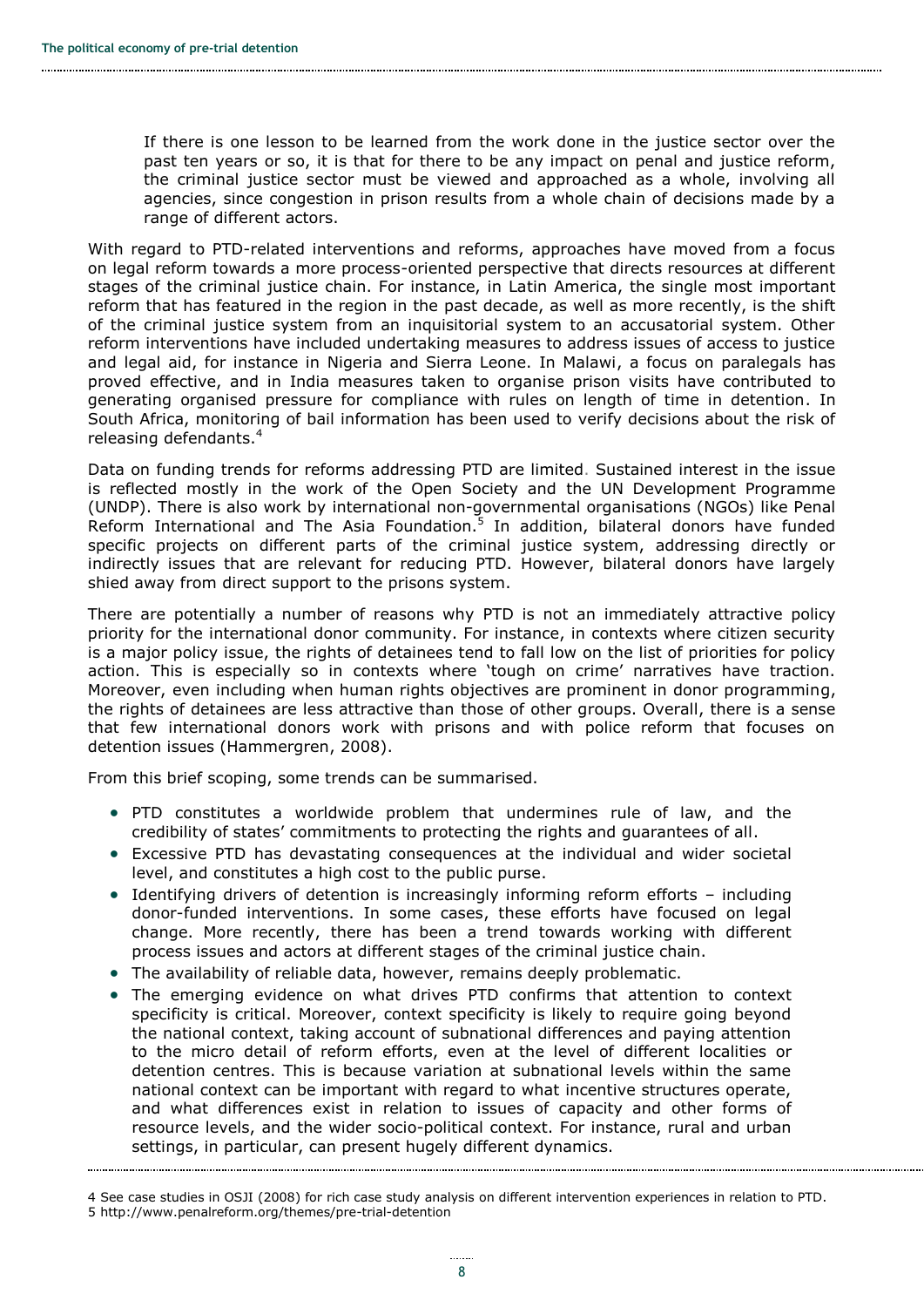Drawing on these trends, the remainder of this paper develops an analytical framework that can contribute to guiding reform efforts to working with context specificity in ways that help map out and identify the specific drivers of PTD at the different stages of the criminal justice chain. The objective is to identify opportunities to change incentive structures of key actors at different stages of the criminal justice chain in order to reduce excessive PTD.

## **4 Political economy analysis framework**

The analytical framework this paper proposes draws on two approaches. First, it draws on recent thinking on PEA as applied to the policy world of international development and governance support. Second, it borrows from an approach to mapping the justice chain developed by Gloppen (2006). Gloppen's mapping considers the justice chain specifically in relation to social and economic rights litigation, and the different legal stages, actors and decision-making and implementation steps that need to be disaggregated in order to identify the particular points where there are institutional, resource- and capacity-related and motivational blockages that shape the likely direction and outcome of cases. For the purposes of this paper, we adapt this to consider the criminal justice chain, in order to identify where decisions may get stuck and what incentives, capacities and institutional constraints are interacting to contribute to PTD. Here, our focus is on disaggregating the different possible stages of the criminal justice chain that are relevant to shaping patterns of PTD in any context, and the range of institutional, motivational and capacity-related features that shape it.

Taking note of the above review, it is important to reiterate that there is never any single driver of PTD. Rather, given both the multi-layered features of the criminal justice chain, and, moreover, how these interact with the wider socio-political environment, it is likely that blockages may feature at different stages of the chain, and in response to different sets of incentives and capacity constraints. Moreover, we have noted already that at the subnational level there can be significant variance within the same national territory in terms of how PTD manifests.

### 4.1 Brief explanation of political economy analysis

PEA reflects a long-established tradition in the social sciences in the study of different social, political and economic phenomena. It has taken different forms over time. In recent years, it has surfaced in the policy literature relating to different development and governance problems, with the purpose of finding ways forward towards a better understanding of the policy problem and identification of potential opportunities for more effective international engagement.<sup>6</sup> Donors are also increasingly utilising PEA approaches in their own work to better understand problems they face in programming. For instance, the Norwegian Agency for Development Cooperation (Norad) has undertaken PEA in relation to its programming in Kenya, and the UK Department for International Development (DFID) has developed a PEA 'How to Note' and funded PEA studies in a number of sectors, such as water and sanitation (DFID, 2009; Harris et al., 2011; Norad, 2009).

PEA takes account of how political and economic processes interact in society, the rules of the game, the incentive structures, the belief systems and ideas that underpin the conduct of different groups and individuals and how power is distributed between these. Essentially, it disaggregates the processes that both sustain and transform these relationships over time, and in relation to specific social, political or economic phenomena/problems (Collinson et al., 2003; Unsworth and Williams, 2011). And, critically, as noted in Hudson and Leftwich (2012), PEA can contribute to capturing the balance and dynamics of power relations between key actors, which is central in understanding the scope for (institutional) change and what different actors can do about this.

<sup>6</sup> See Copestake and Williams (2012) and Harris et al. (2011) for good reviews of the emerging use of PEA in development work. See also Fritz et al. (2009) for a particular approach to problem-driven PEA. See also Booth and Golooba-Mutebi (2009).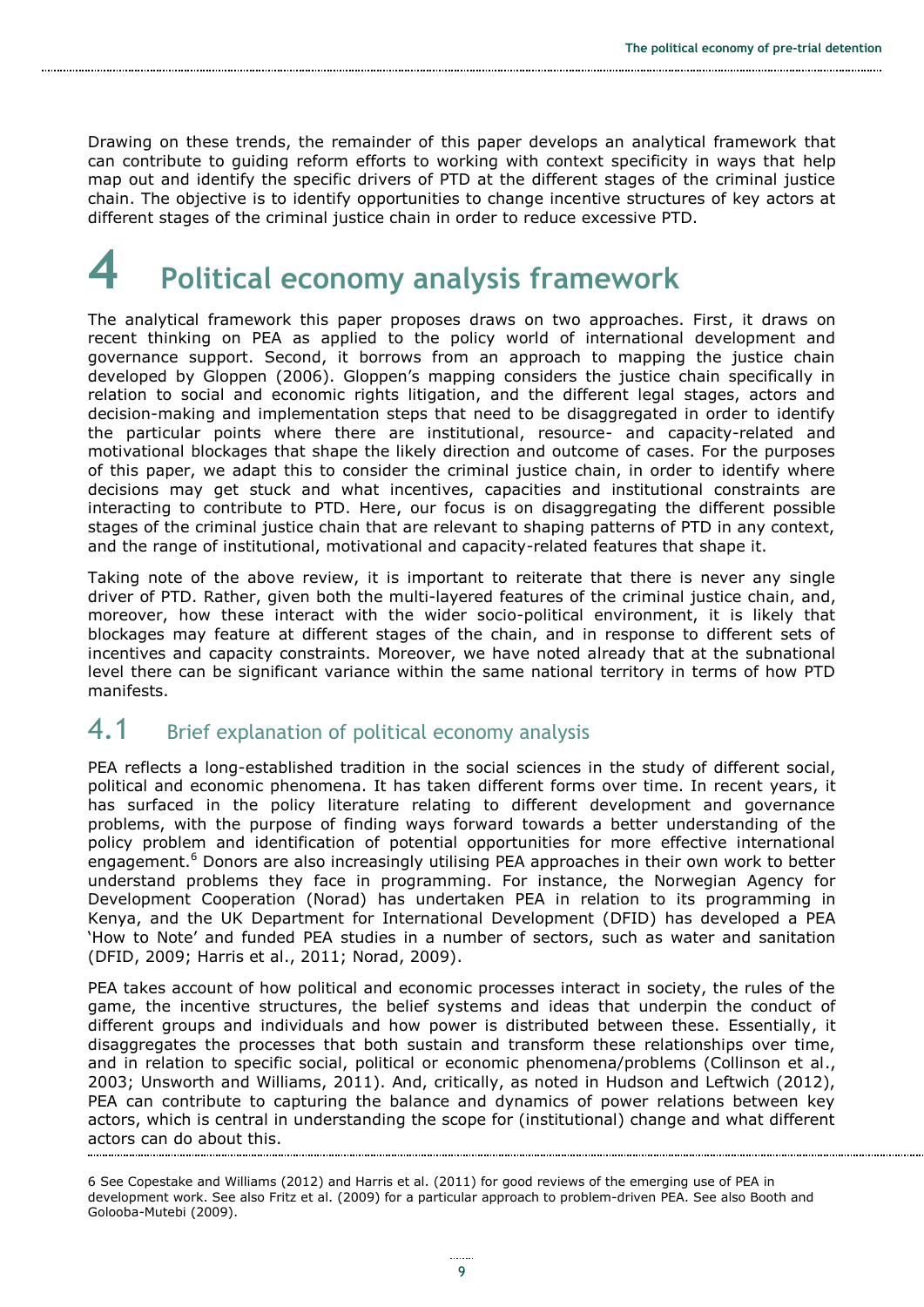Thus, at the heart of PEA is the possibility of capturing the dynamic interplay between structure and agency, and how changes and alterations in one – for whatever reason, which can be captured by this analysis – can activate change in the other. This interplay is the site where opportunities for action might be identified. Disaggregating this dynamic interplay can contribute to informing what causal connections might be relevant in terms of institutional configurations and actors' incentives, interests and belief systems, and where there may be opportunities – for policy purposes – to engage constructively in facilitating change where this is plausible, practical and strategic.

However, it is important to factor in multi-dimensionality, as most (governance) problems reflect complex relationships between rules (including social norms), belief systems and dominant ideas, resources and capabilities, incentives, motivations and conduct that shape particular outcomes – in this case excessive PTD. Using problem-focused PEA thus requires looking closely at the component features of the problem against the objective or change process that is intended. In this case, we are concerned with reducing levels of excessive PTD. To this purpose, our use of PEA involves working through the following levels of analysis:

- 5 Examining the **structural and institutional context** in which the problem of PTD is located. This involves identifying those features of the environment that shape the formal legal, normative and political conditions that contribute to the particular characteristics of the problem. Relevant factors are likely to include the socio-political environment of crime; perceptions and attitudes to crime and wider belief systems about justice and law and order; the combined institutional body of rules of the game in the criminal justice process that results from the legal framework; and the dominant social norms and informal rules that prevail and shape the conduct of key actors towards PTD. In addition, this analytical level looks at some of the process-related aspects of the criminal justice system pertaining to resources (including assets to afford legal counsel), knowledge, information and other capabilities. This includes addressing resources and capabilities as relevant to different actors in the chain.
- 6 The nature of relevant **actors, their ideas, beliefs interests and motivations,** and how they are related to each other and positioned with regard to the institutional and structural setting in which they are located. Critically, this should not be a static analysis of who these actors are, but rather should begin to identify features about the relational interplay between their beliefs, interests and motivations, how they relate to each other and how the evolution of the relevant features of the institutional, socio-political and resource environment forges their conduct and role in shaping PTD outcomes. Moreover, different actors may actively resist institutional change or promote it, thus contributing in turn to altering the institutional and resource environment they are engaging with. Critically, this level is about mapping out the scope for agency among the different relevant actors.
- 7 The **dynamic interplay between structure and agency**  as captured in the previous levels – in order to identify opportunities for change, strategic action or coalition building to promote change.

Figure 1 offers a preliminary identification of what some of the relevant questions for PTD might be against these three levels of analysis. Critically, what is important for our purposes here is to use this analysis to focus on different components of the criminal justice chain, and to do so in ways that capture the dynamic interface between the different components of the three tiers.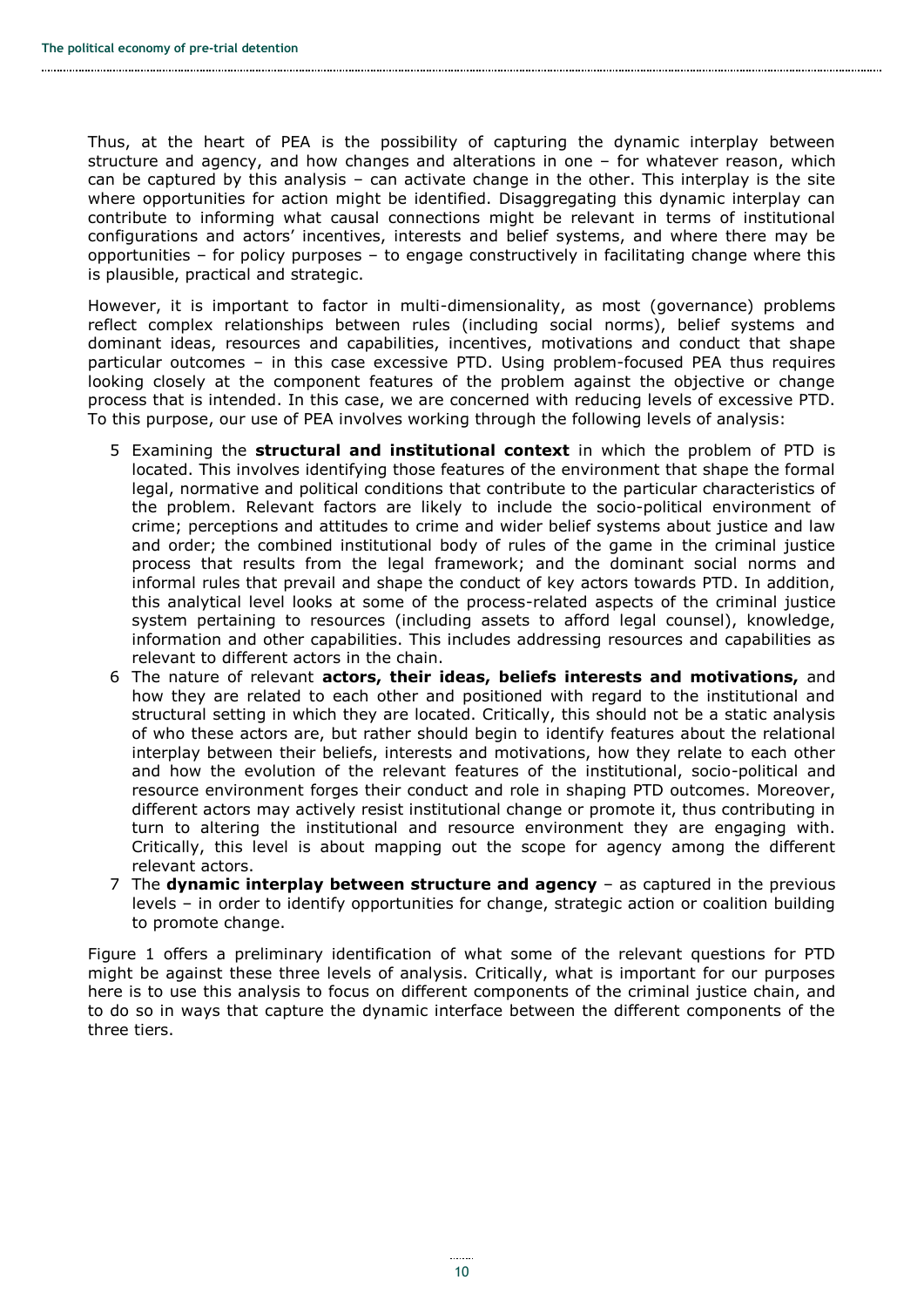| Relevant structural<br>factors &<br>Institutions -formal and<br>informal                                                            | . Relevant factors of the wider socio-political environment<br>. Socio-cultural norms, belief systems and dominant ideas about justice and public<br>attitudes towards crime, punishment and perceptions about public insecurity<br>• Legal framework: content of formal institutions and criminal justice system<br>. Informal institutions, and the practice of how rules are interpreted and applied, and<br>where relevant particularities of legal-pluralism<br>• Nature of resource and capacity constraints on the system                                                                                                                                                                              |
|-------------------------------------------------------------------------------------------------------------------------------------|---------------------------------------------------------------------------------------------------------------------------------------------------------------------------------------------------------------------------------------------------------------------------------------------------------------------------------------------------------------------------------------------------------------------------------------------------------------------------------------------------------------------------------------------------------------------------------------------------------------------------------------------------------------------------------------------------------------|
| <b>Actors, incentives and</b><br>interest structures                                                                                | . Who are the relevant actors: detainees, police, prosecutors, detention centre staff,<br>judges, lawyers, paralegals – as relevant at each stage of the justice chain<br>. How are different relevant groups positioned in relation to each other and to above<br>institutional factors? Issues of power relations between relevant actors.<br>. What is the nature of their interests, beliefs and motivations? How do ideas shape<br>perceptions? How do these actors gain or lose from PTD? How do they gain or lose<br>from relevant legal, institutional or process related change? How/why do they resist<br>change?<br>. How are resources allocated, relating to knowledge, access to legal aid etc. |
| <b>Intersection between</b><br>structure and agency,<br>and the impact of<br>change<br><b>Spotting opportunities</b><br>for action. | • In reviewing the above, where is there room for securing buy-in from key actors?<br>• How does changing the formal institutions, or process related resources at any point of<br>the criminal justice chain affect incentives, beliefs and potentially conduct?<br>. What are the opportunity structures that might emerge from legal change, process<br>related change, investment in resources and capacities?<br>. Where is there potential for cultivating buy-in from key state-holders, or forging<br>strategic alliances for change and innovation?                                                                                                                                                  |

#### **Figure 1: Some relevant political economy questions for PTD**

Source: Authors' adaptation of recent approaches of problem-focused PEA.

These three tiers represent our own adaptation of recent policy-relevant PEA approaches to the particular problem of PTD. It is important to highlight that these three levels of analysis are intended to shed light on what is a dynamic and relational problem. The different analytical components that are relevant here are not static, and, moreover, they are relationally defined. Thus, for instance, a change in the rules of the game (change in the law, or process-related rules) can affect the incentive structures of, or constraints bearing on, different actors in the criminal justice chain, and thus alter their behaviour. Different stakeholders can also be agents of change, by activating reform, or lobbying for it, or by activating dormant aspects of the law that had not been implemented before. It may also be the case that alterations in levels of resources and capacities may contribute to altering the balance of power between different stakeholders, or their capabilities for effective activation of (or recourse to) the law.

PTD needs to be understood, then, at the intersection of these different analytical components, and so cannot be ascribed to any single cause. Rather, drivers of PTD are likely to be located at different points of the criminal justice chain, and to be the outcome of different combinations of institutional, motivational, ideational, attitudinal, resource and coordination constraints.

The following section disaggregates further what some of these constraints/drivers might look like at different stages of the criminal justice chain to contribute to the problem of excessive PTD. The PEA questions noted above inform the types of institutions, processes and actors – and their interaction – that need to be considered as potentially relevant for PTD. In the different stages of the chain, the third tier is intended to be borne out of the 'thick' analysis of the context-specific interplay between structure, institutions and those actors whose conduct or intervention is relevant for shaping particular features and modes of PTD, in this case.

#### 4.2 Drivers of pre-trial detention at different points along the criminal justice chain

Drawing on these elements of PEA – structural, institutional (formal and informal) and actor centred – to uncover the institutional blockages, political and ideational motives, and the interest and incentive structures that drive PTD, this section sets out some of the possible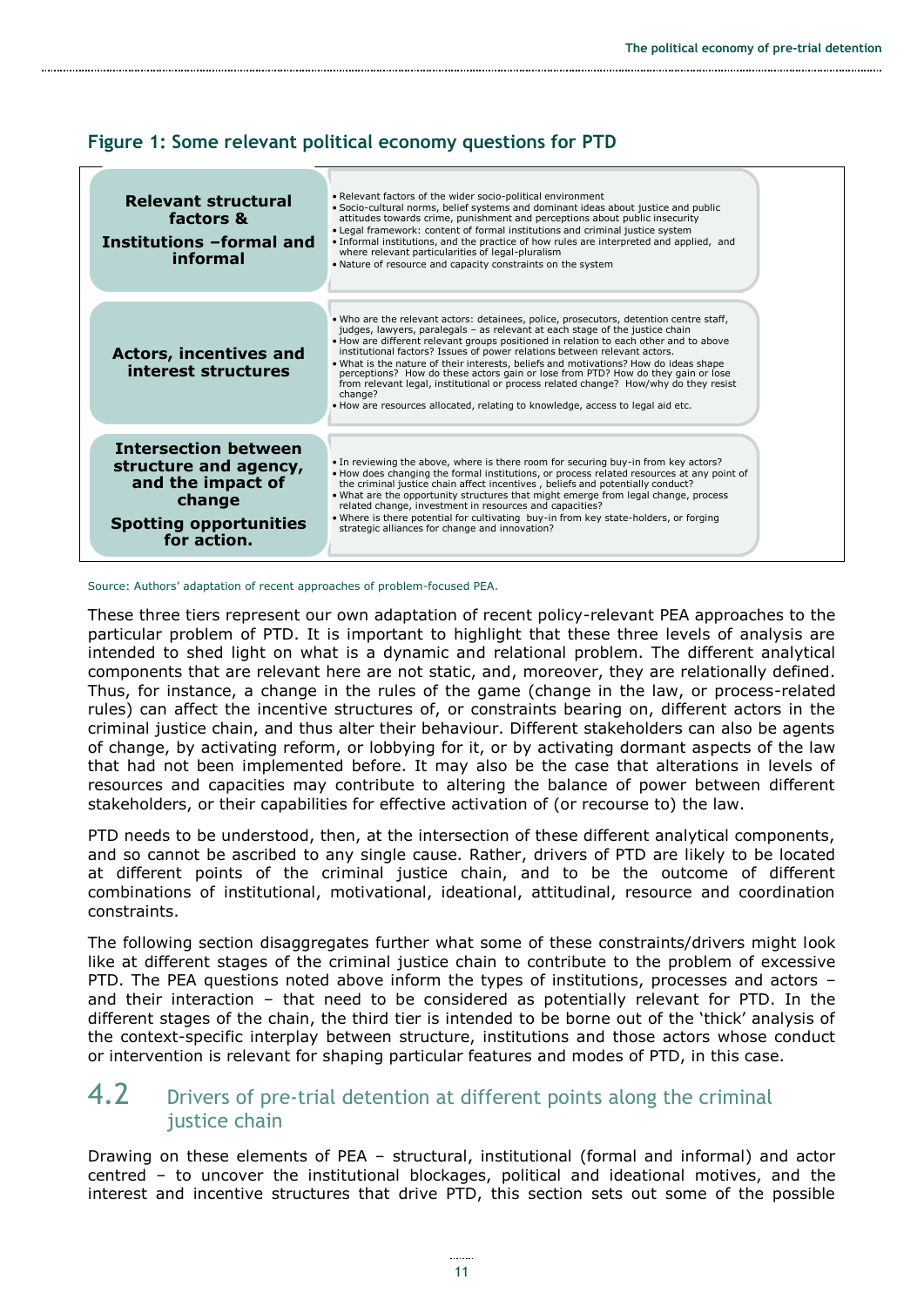drivers of PTD. At each stage, different logics of decision making, institutions, stakeholders and conducts kick in, which cumulatively, along the chain, result in particular configurations of PTD patterns. Some of the key processes are, at a very general level, identified in Figure 2.



#### **Figure 2: Political economy of PTD and the justice chain**

#### Authors' elaboration

Following Gloppen (2006), it is helpful to disaggregate in more detail the different stages of the criminal justice chain to identify at each stage the particular configuration of relevant structural, institutional and actor-centred factors – including the formal and informal institutions – that need to be considered. Each stage of the criminal justice chain potentially reflects a particular set of conditions.<sup>7</sup> Here, we consider further (i) the wider socio-political and legal context; (ii) the process of arrest and initial stages of the detention; (iii) detention itself; and (iv) relevant features of the prosecution and judicial process. In the course of case study analysis, each should be considered on the merits of its own political economy conditions. However, it is important not to lose sight of the connectedness of the criminal justice chain, and its linkages to the wider socio-political environment.

In the following section, we identify some recurrent features of these stages. It is worth noting that in most cases the potential relevant stakeholders are likely to include the police, detention centre staff and prison officers, prosecution officials, courtroom clerks, judges, the detainee, the range of potential supporting agents like public defenders and legal aid, paralegals, prison visitors, human rights organisations including ombudsman figures and, in some cases, informal justice providers. Less directly evident, but still influential, actors include politicians at the national and subnational level and other power holders who may benefit from PTD, the media and international actors with potentially different – and divergent – agendas.

These may all be relevant to varying degrees at different stages of the criminal justice chain, but their relative weighting will change, and their position in the particular balance of power at each stage will vary not only between but also within countries. For instance, the police may be especially important in the arresting moment, but will have less influence regarding the granting of bail. The constant figure throughout is the detainee.

7 Gloppen's (2006) framework involves identifying a range of factors that shape the process and output at each stage of the litigation process.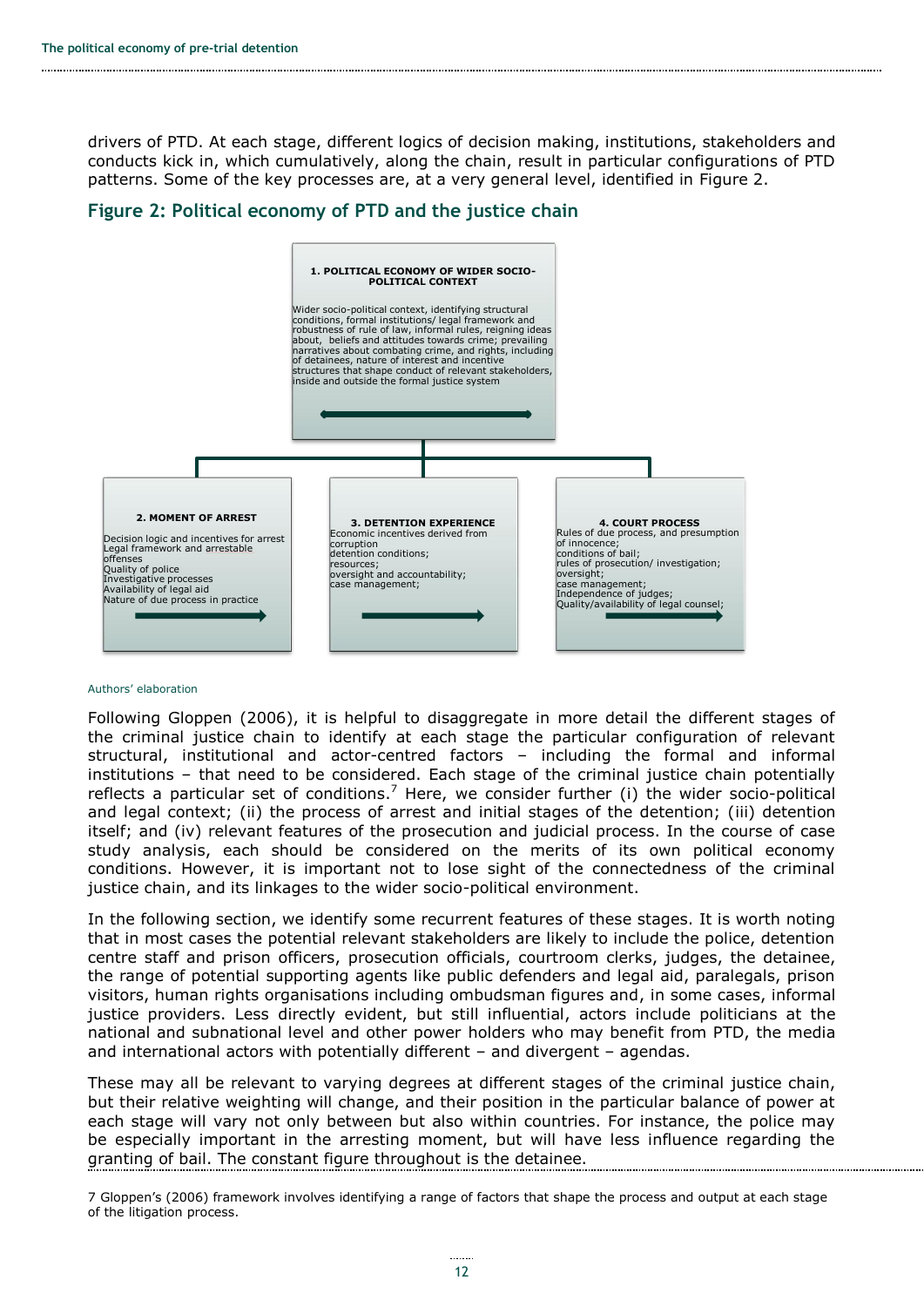#### **4.2.1 Wider socio-political context and legal framework**

At the highest level, PTD reflects some aspects of the wider socio-political and governance environment against which it is set. This requires taking account of both the formal and informal **socio-political and governance environment** that in practice sanctions its occurrence. Some of the issues are set out below.

First, the nature of the state and the degree to which there is rule of law in place that is in keeping with normative principles of due process, and commitment to international standards regarding PTD, are important. The quality of the criminal justice system relies not only on the particular legal principles on which it is founded, but also on issues to do with levels of state capacity, legitimacy and territorial presence that enable it to enforce the law – including implementation of a criminal justice process that observes international principles. We know that full rule of law in this sense is a normative aspiration and not a full reality in any context. However, the issue of degree is important. Countries with weak or fragile states are especially likely to have criminal justice systems that, at different stages, are susceptible to capture (e.g. economic or political motivations that are not driven by the legal merits of PTD), or ineffectiveness (e.g. resulting from resource constraints). It is also important to understand the nature and form of legal pluralism or institutional hybridity that characterises some societies with either weak states or simply long-standing legacies of multiple norm systems coexisting (with varying degrees of tension or complementarity). The key point is that the nature of the state, and how formal law or non-state forms of dispute resolution, is embedded in state–society relations is relevant to understanding how PTD fits in the criminal justice system.

Second, the specifics of the legal process and the prevailing meanings of PTD – as noted above – set the normative and legal framework about what are arrestable offences and processrelated rules for criminal justice procedures. Where the state is weak, this may not be an especially important factor in defining how detention and arrest happen in practice. But the law is not unimportant. And where the state or legal bureaucracies are stronger, the content of the law is taken more seriously. So, for instance, the 'counter-reform' regarding PTD in parts of Latin America that is resulting in setting in motion rules that broaden the scope for using PTD reflects a belief both that the law is relevant in shaping detention outcomes through the justice system and that the outcome of more extended PTD is a good one.

Third, the law, and how it is applied, is itself the result of the socio-political environment, and attitudes towards crime and perceptions about insecurity and impunity can condition practices towards detainees. The same law in different settings can take different forms in practice. Moreover, where there is political gain in adopting 'tough on crime' approaches, there is likely to be an unfavourable policy space for addressing PTD. Political policy choices might also be constrained by a lack of capacity, understanding or resources to develop alternatives.

These structural and institutional factors are important in shaping the rules of the game that, to varying degrees, lead to variations in PTD rates. But at this level, the beliefs, incentives and interests that shape how key national actors are positioned in relation to PTD are likely to be related to political or wider strategic agendas, or normative beliefs about the rights and wrongs of PTD. Relevant actors at this level typically include the political class, the media, the wider legal profession, human rights groups and different international and regional actors and networks. For different political, strategic or socio-legal and cultural reasons, these may favour more scope for PTD to exist in the criminal justice system, or they may be champions of change to reduce PTD. How these actors are positioned in relation to one another and to the issue is part of what a study would uncover at this level, including the balance of power between them. Understanding the motivations of these actors is relevant, including to identify concrete moments of opportunity to support pro-reform coalitions and be aware of the nature and causes of resistance to change, or motivations for counter-reforms, as have occurred in Chile and Russia (Fuentes, 2010; Shwartz, 2008; Varenik, 2008). In both contexts, for different sets of political reasons, but not unrelated to a liberalising moment in their respective political trajectories, policies and legal changes were implemented which narrowed the scope for PTD but in the end did not reduce excessive PTD, given wider political processes of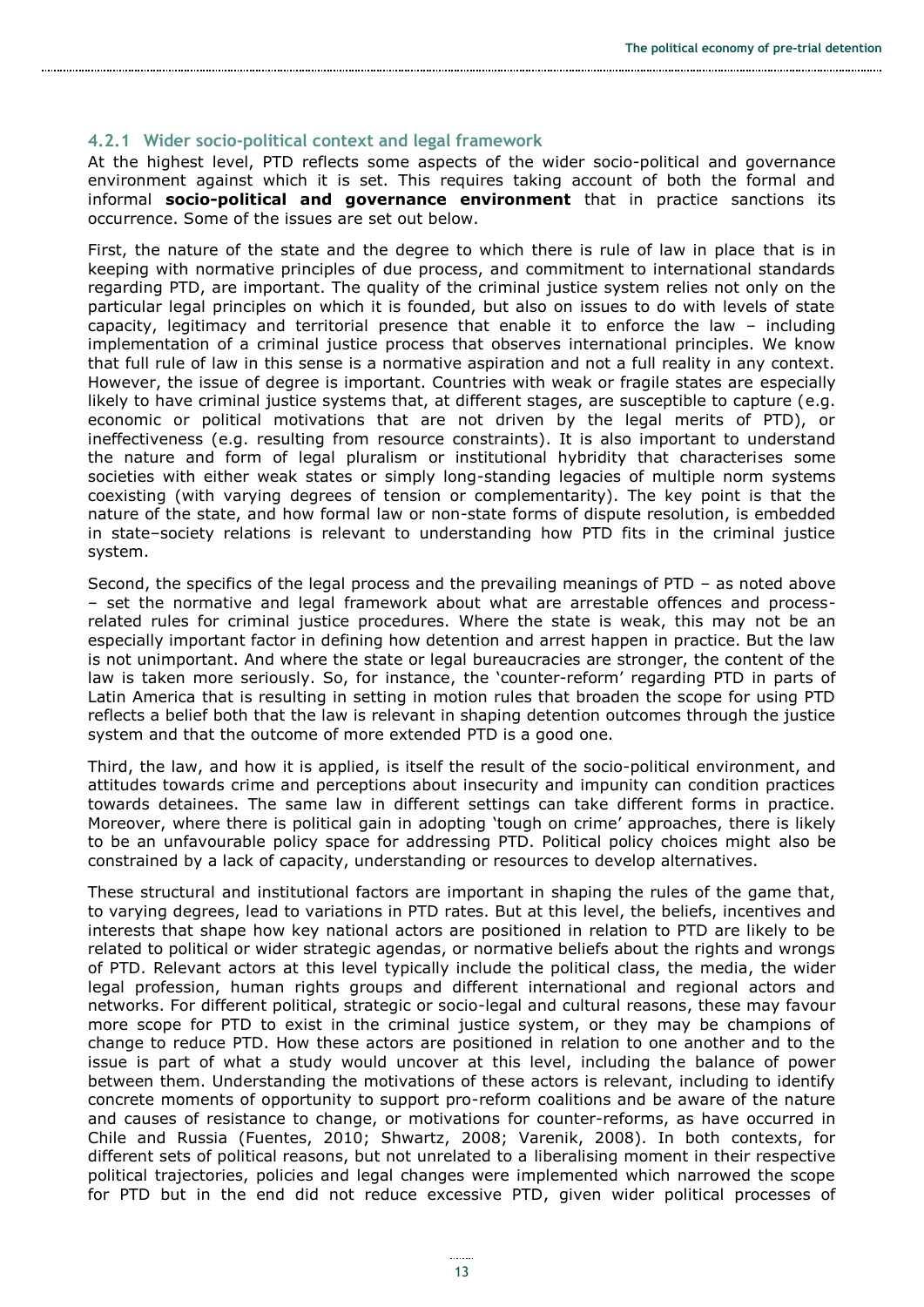endorsing a 'tough on crime' approach. Understanding the specific logic of the politics that underpin such processes, and the incentives that motivate different actors to align in one way or another, can offer insights regarding windows of opportunity as these arise, and a sensitivity regarding how such alignments might be configured.

Figure 3 reflects a clustering of some of the relevant political economy factors relating to the wider socio-political context that are relevant to understanding the politics of PTD. Here, we have not identified the three levels of analysis, but rather note that there is merit in letting the particular features of the problem – at the particular stage in the policing and justice chain –be identified, including in terms of how they intersect, and then work up to mapping them out against the PEA framework. In this way, it may be possible to isolate where resources and efforts need to be focused. But crucially, the PEA approach enables us to create order from the disorder of context.

#### **Figure 3: The politics of PTD, and the wider socio-political context and legal framework**



#### Authors' elaboration

Once this kind of 'brain-storming' exercise is completed, the relevant range of structural/institutional variables or actor-related factors can be mapped out against the more structured political economy questions that need to be considered (see the Box 1).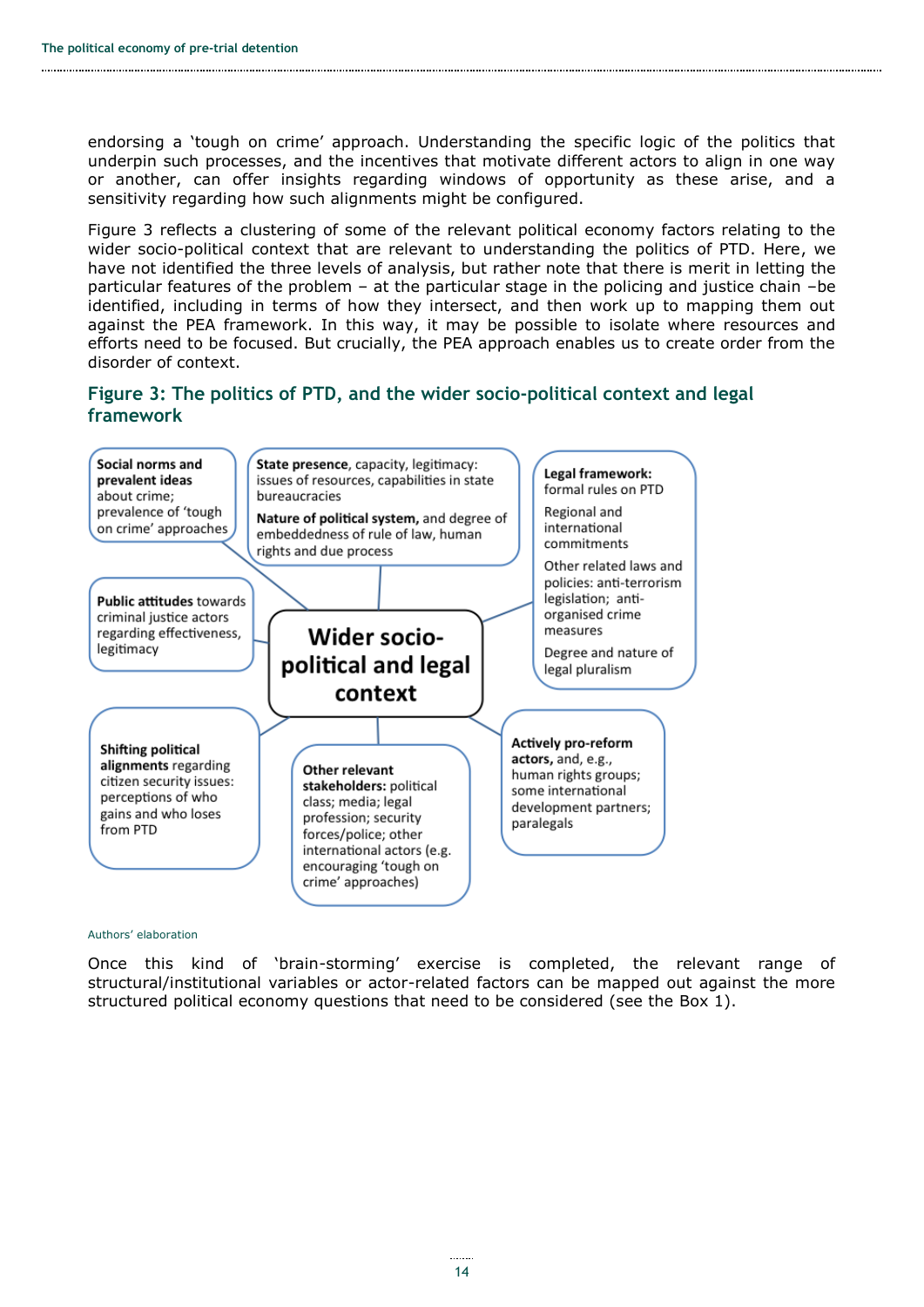#### <span id="page-21-0"></span>**Box 1: Wider socio-political context – key PEA questions to consider**

#### **Structural features and institutions**

- What are the particular features of the socio-political context of perceptions about insecurity and crime?
- What is the dominant political discourse on crime? How prevalent are 'tough on crime' approaches?
- What are the key features of the legal framework: formal rules on PTD; regional and international commitments?
- How does legal pluralism shape prevailing norm systems and beliefs about citizen security and punishment?
- What other related laws and policies: anti-terrorism legislation; anti-organised crime measures bear on the system; and what is the degree and nature of legal pluralism?
- What is the nature of the state's presence, capacity and legitimacy and the degree of embeddedness of principles of rule of law, human rights and due process?
- What is the nature of political system?

#### **Actors and incentives**

- Who are the key national actors involved in shaping crime policy and attitudes towards rights, due process and relevant international norms, and how do they affect public opinion?
- What are the specific features of political alliances that benefit from different criminal policy positions?
- What are the features of pro-reform political and social actors (human rights movements; human rights ombudsman)? What is the nature of their mobilisational capabilities and resources?
- What are the features of actors advocating 'tough on crime' approaches

#### **4.2.2 Criminal justice process: the moment of arrest and police custody**

The first point at which blockages that give rise to PTD occur is when an arrest is made. PTD can be a direct consequence of more arrests being made than the system can absorb and deal with, the fact that mechanisms are not in place to limit these in accordance with principles of due process or proportionality and variations in legal frameworks and the dominant interpretations of these. Understanding the decision-making logic behind arresting a suspect, the starting point of a detention process, can help in identifying some of the initial incentives, interest structures and institutional blockages that may contribute to a situation of excessive PTD. However, this stage should not involve only understanding what drives the police to make more arrests than is perhaps warranted. Rather, the analysis should tease out the nature of specific issues of power relations that are reflected in how arrests are made, the purposes of arrest and the *real* rules of the game at the front edge of policing. This includes taking account of the balance of power between different actors, including detainees and police, and whether paralegals or public defenders can already play a role in inhibiting excessive PTD (or enabling it by their absence). Other agendas such as those of political or elite actors that benefit from arrests being made need also to be considered.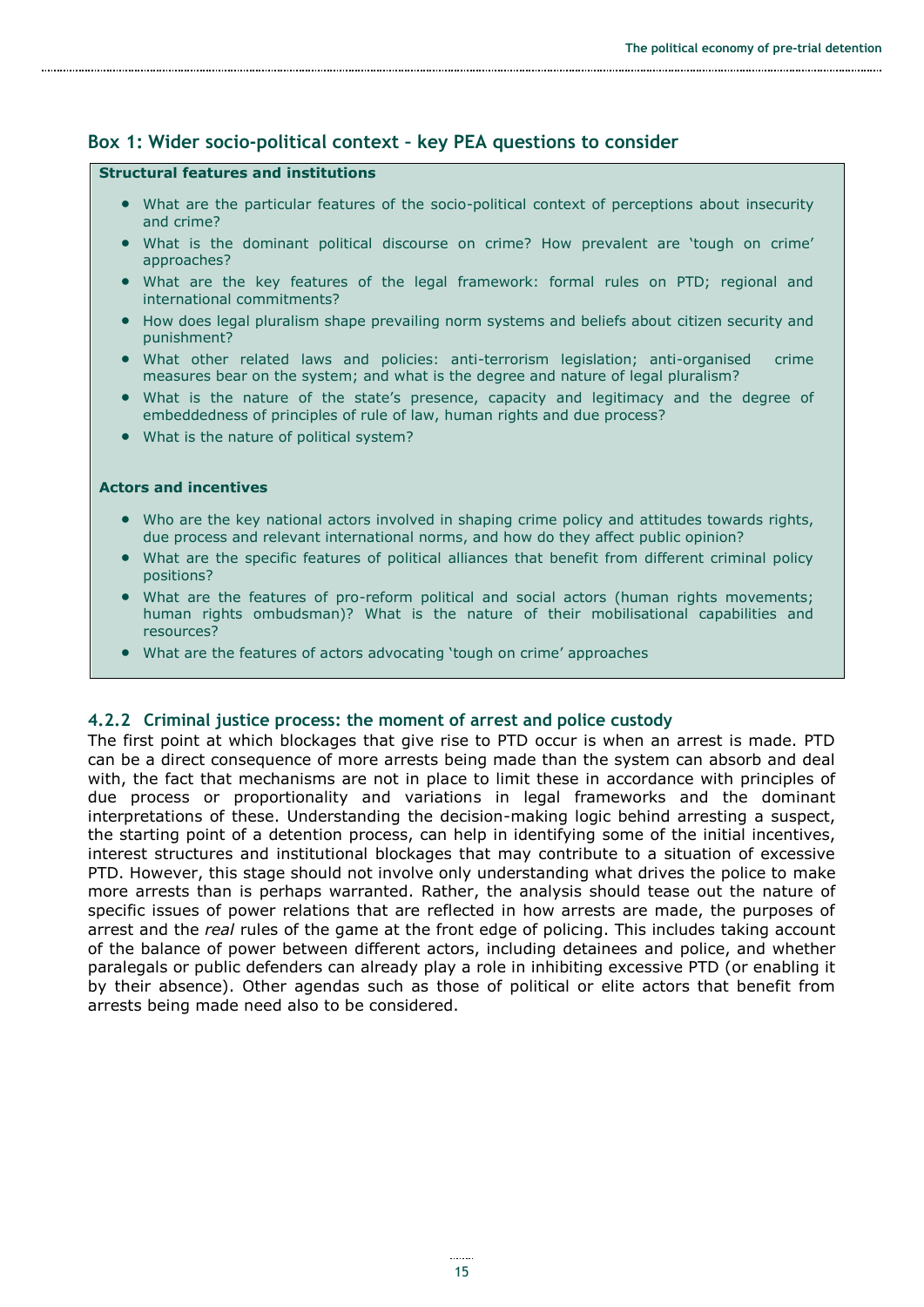#### <span id="page-22-0"></span>**Box 2: Arrest and police custody – key PEA questions to consider**

#### **Structural features and institutions**

- What are the particular features of the wider socio-political context of insecurity and crime that contribute to shaping the rules and societal expectations that police officers respond to when making an arrest? (For instance, high levels of crime and under-resourced police forces, as in Kenya, may motivate high numbers of arrests as a strategy of social control.)
- What is the nature of the legal framework and formal rules regarding what constitutes an arrestable offense; how are guarantees of due process and presumed innocence enshrined; how are they considered within police forces?
- What are the relevant informal rules and process dynamics about how police make arrests? A closer look at prevailing practices can reveal patterns of police practice in deciding to make an arrest. (For instance, evidence suggests the scope for police discretion to make arrests can be very wide. One study of India indicates that the vast majority of arrests are for petty crimes that should not be custodial, and reflect police strategies to sweep up any potential suspect in an undiscriminating manner. The principle of proportionality, therefore, is frequently flouted, including in contravention with the law.)
- What is the nature of oversight and accountability mechanisms regarding police conduct that shape the scope for arbitrary/unreasonable arrest? How are wider practices of state capture, bribery and corruption manifested in the arrest process?
- What impact do issues of resources, training and capability have on PTD? (For instance, underpaid and poorly trained police may be more likely to seek bribes. Capacity and resource issues also affect detainees' ability to seek immediate redress, or access appropriate legal counsel at the moment of arrest.)

#### **Actors and incentives**

- Who are the key actors involved in arrest and detention and how are they positioned in relation to each other and to the wider criminal justice system: police; detention centre staff?
- What are the specific features of organisational incentives that may motivate high numbers of arrest, thus increasing PTD?
- What impact do information and awareness on behalf of detainees about their rights and options for recourse have on the moment of the arrest? Such knowledge can be highly varied.

The particular balance of power that these factors reproduce will be important in determining what detainees can do about these issues, and how these initial drivers of PTD may be countered at this early stage of the chain, and with what modes of recourse. Legal reform processes may create windows of opportunity to alter this balance of power. For instance, limiting the scope of what is a custodial charge can set new standards against which police arrests can be judged or assessed. If this is further supported by mechanisms to monitor this, there may be room to alter incentive structures for police conduct. Or there may be other process related incentives which are relevant, such as the existence of arrest quotas that police officers are encouraged to aspire to (these may be formal or informally agreed). The challenge for a diagnostic analysis is to identify opportunities or cracks in the system that constitute a possibility for altering the rules of the game, or tilting the balance of power in ways that redefine incentive and interest structures of police officers, and what detainees can do to help themselves.

#### **4.2.3 The detention process/environment**

Much of the analysis on PTD focuses on detention conditions and how PTD affects the rights of detainees. But also relevant here are institutions and redress mechanisms that may be integrated into the criminal justice chain to shift the balance of power from the moment of arrest to the point at which prosecution and judicial processes kick in. Conditions in the detention centre can be critical in terms of facilitating or undermining the agency capabilities of detainees in PTD to seek recourse or redress, or to activate any form of oversight or accountability. This, of course, is also conditioned by the power imbalance that is inherent in the relationship between detainees and those officials that are in charge of detention centres,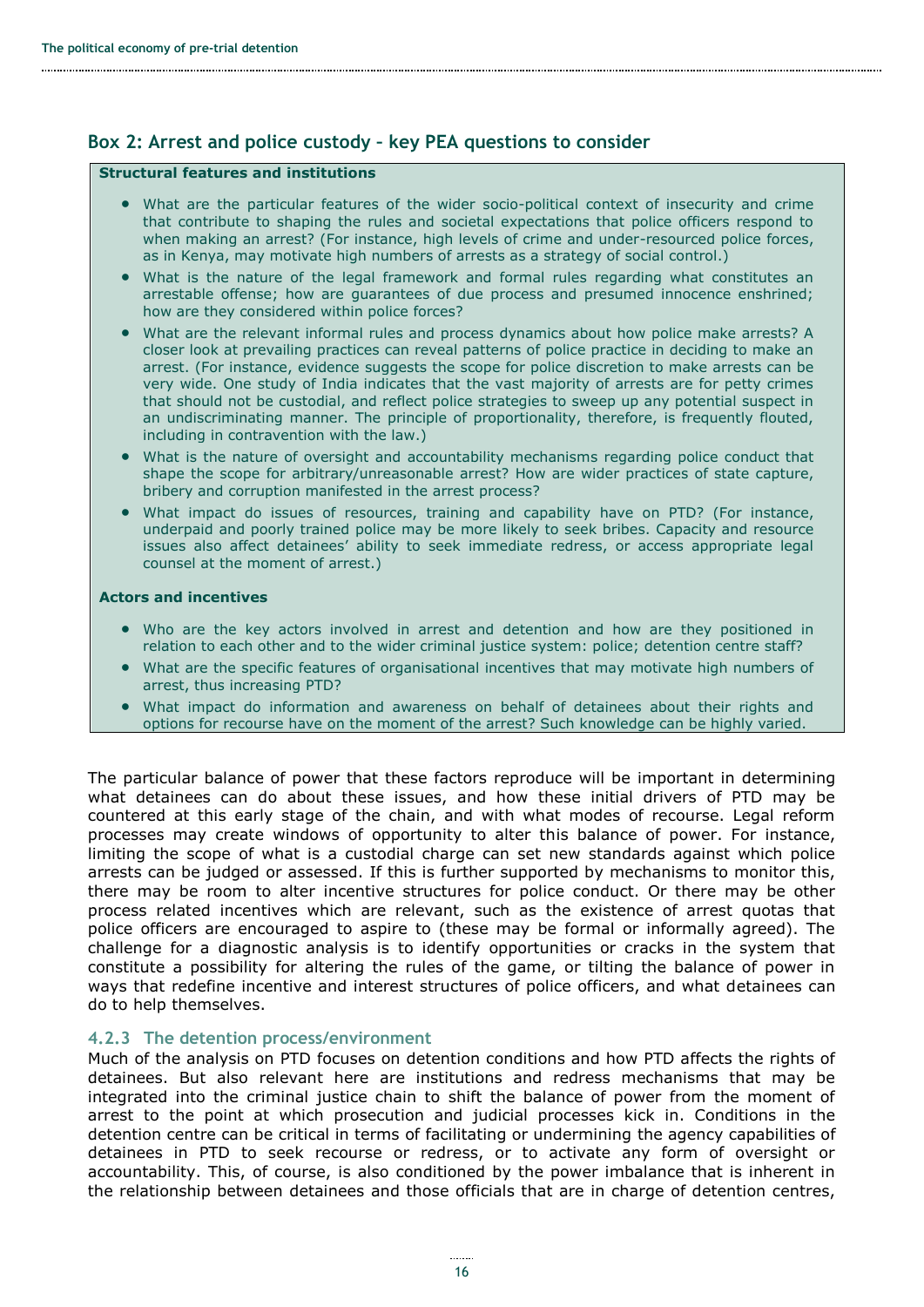or have decision-making power about the course of the case itself – including police, prosecuting officials and courtroom officials.

The cumulative effect of perverse incentives in the system can further contribute to incentives of detention, police, prosecuting and court staff to either benefit from PTD or else at least not be sufficiently discomfited by it, so it persists through inertia.

#### <span id="page-23-0"></span>**Box 3: The detention process/environment – key PEA questions to consider**

#### **Structural features and institutions**

- What are the relevant legal frameworks and oversight mechanisms regarding detention conditions?
- What are the impacts of case-flow management and the communication of relevant information to the prosecution and court system? These may vary at subnational level.
- How do resource and capacity issues, including transport facilities to courtrooms, create specific blockages that slow down the justice process? Inevitably, the nature of resourcerelated constraints will vary.
- How do oversight mechanisms in their various forms (or their absence) drive PTD? Are human rights ombudsman relevant in reducing the space for PTD, and if so in what way?
- What are the real practices and informal rules of detention, and attitudes towards detainees? Where rates of acquittal are very high, for instance, PTD may be seen as the effective form of punishment because there is belief that the court system is ineffective. How is this manifested?
- What is the nature and availability of recourse to legal aid/legal counsel, or prison visits from paralegals, and how does this affects opportunities for redress?

#### **Actors and incentives**

- Who are the key actors in this stage of the policing justice chain: detention staff, legal aid and public defenders, court clerks and officials, police and prosecutors?
- Who are relevant oversight actors, including at a regional or international level, who could make a difference in rebalancing power relations such that due process is more assured? For instance, does change in the availability and capacity of legal aid/legal counsel or prison visits from paralegals alter incentive structures both for detainees to more actively seek redress but also for criminal justice officials along the chain to conduct themselves differently, or change treatment of detainees?
- What are the motivations off different actors for keeping detainees in PTD? Is there the intention of using PTD to extract information or confession from the detainee?
- How do issues of corruption and bribery shape the conduct detention centre and police staff? The financial incentives of detention might represent an important driver of PTD. The prevalence of bribery as additional income for detention facility staff might incline such staff to prolong PTD for their own financial benefit.

#### **4.2.4 Decisions around pre-trial release/detention, prosecution and trial**

Finally, there is the stage of the detention process that involves the decisions taken by prosecution and judicial officials and the process in court. This includes both the purposeful chain of decisions about what constitutes reasonable PTD, and corresponding decisions about bail, and also the default outcomes where the PTD is the outcome of omission – for instance resulting from case management and caseload issues in court.

The overlap with the previous stages is important to note here. Here, the focus of the attention is on the relationship between the detainee and those decision makers who decide on the speed of case management, and on the content of the case. The extent to which the previous stages shape these is important to note. For instance, where due process is weak and investigative powers enable police to extract confessions under duress during PTD, this can significantly alter decisions about whether detainees should remain in custody before trial begins.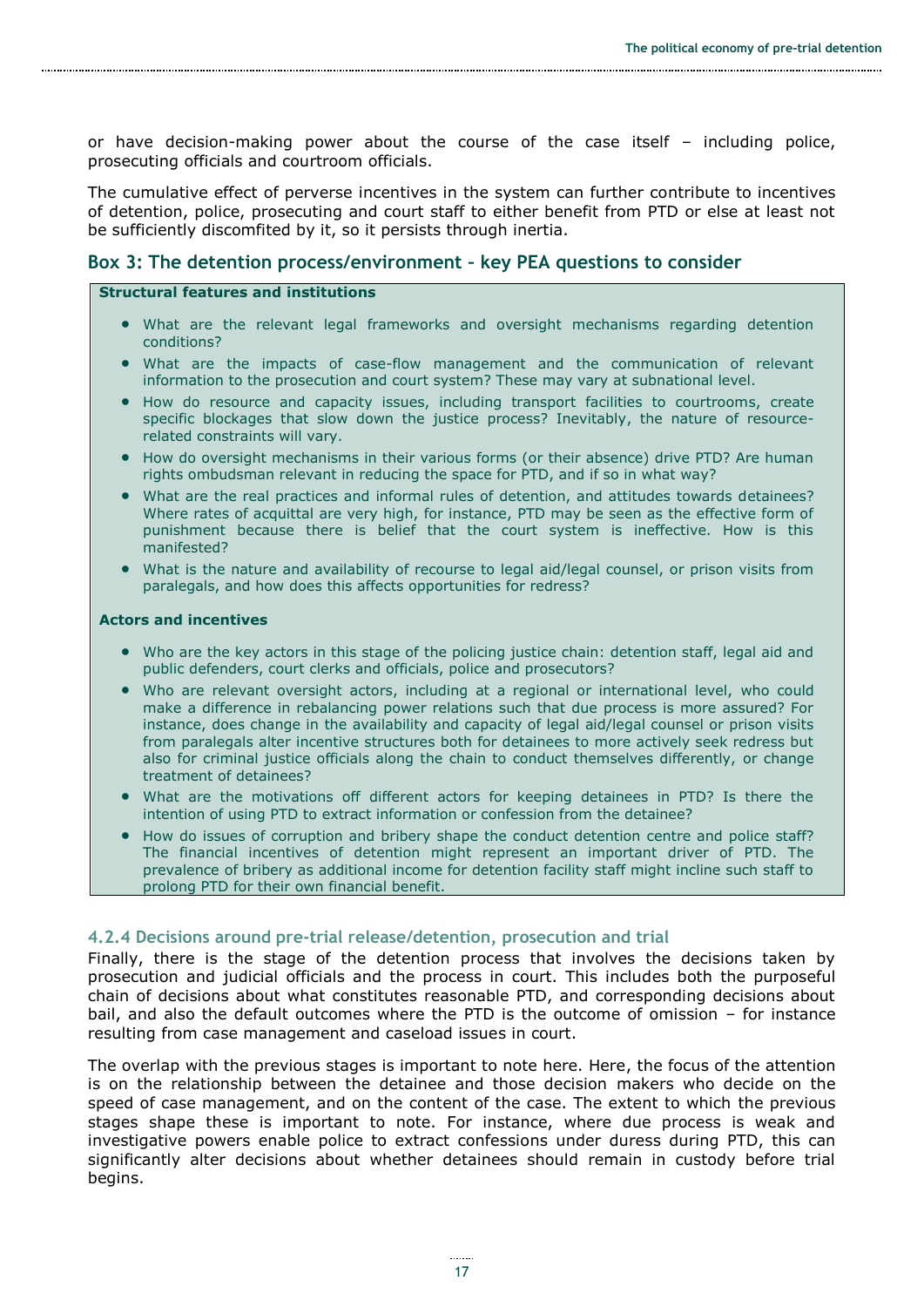#### <span id="page-24-0"></span>**Box 4: Pre-trial release/detention, prosecution and trial – key PEA questions to be considered**

#### **Structural features and institutions**

- What are the rules and practice regarding the provision of legal assistance or other forms of recourse for detainees?
- What is the nature of the criminal justice system? Does the presence of either an inquisitorial or an accusatorial system make a difference in rates/length of PTD?
- What are the rules and conditions of pre-trial release/detention and the practice of bail, and how does this influence PTD?
- What are the rules and practice of case management and backlogs, and what impact does this have on the ability of the system to deal with trials in a timely manner in which due process is observed?
- How does prosecutorial discretion and influence over judicial officers' release/detention decisions influence PTD?
- What are the features of judicial independence, judicial capacity and resources (namely, rules of appointment, nature of merit system, training and socialisation of judges on issues of PTD)?

#### **Actors and incentives**

- Who are the key actors (detention centre staff, bail officers, prosecution officers, court clerks, judges)?
- Furthermore, is judicial interest preoccupied with more high-profile legal proceedings (such as corruption cases or post-conflict justice), diverting attention away from smaller trials and making backlogs worse?
- How do issues of judicial independence affect judges' incentives in ways that contribute to or reduce PTD?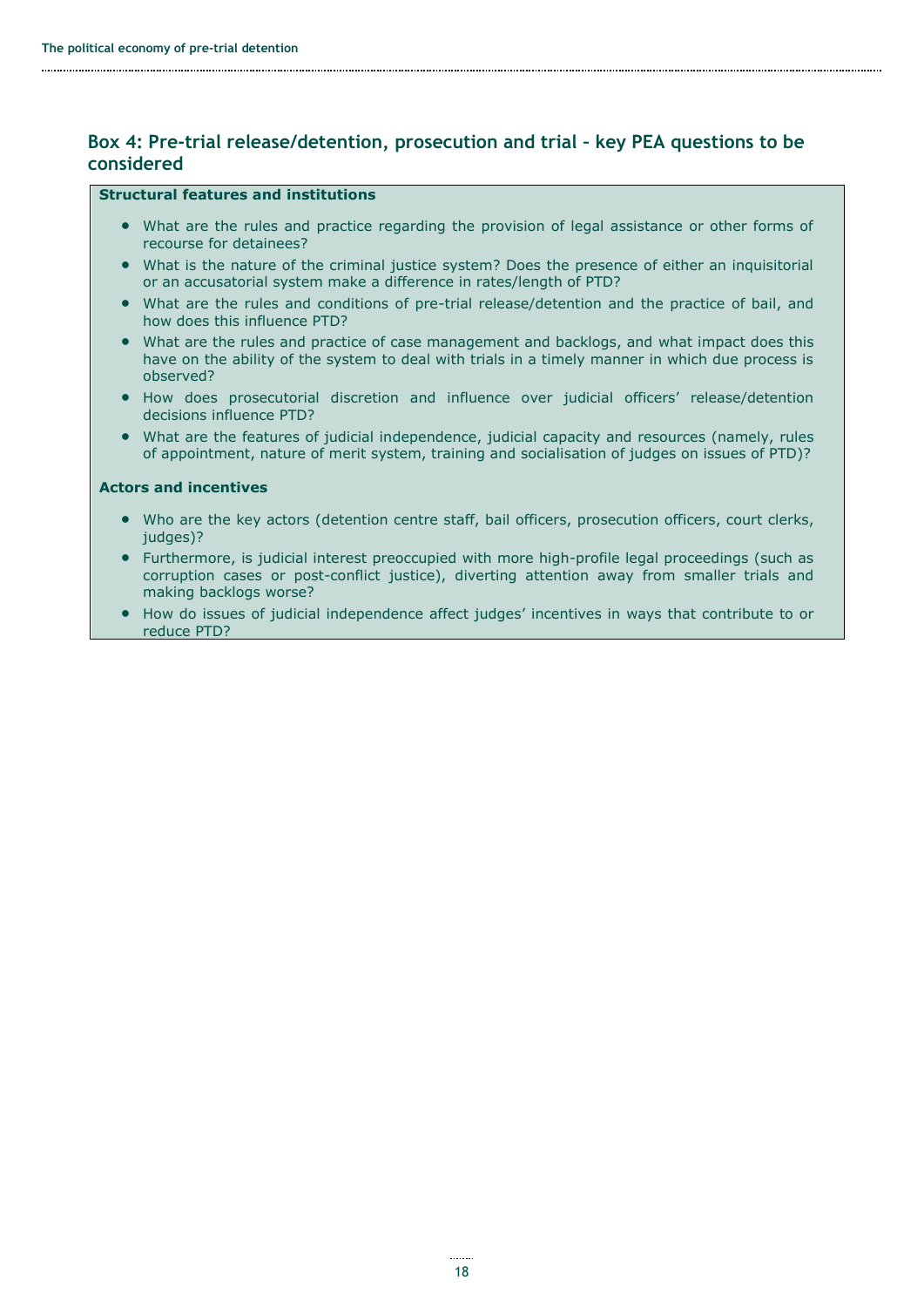# **5 Summary**

Taking a close look at the political economy of the drivers of PTD involves getting into the nitty-gritty details of structure, institutions and process, and unpacking how different actors are located in relation to each other, what their options are and how they choose to use these.

Across all three stages, it is important to assess how different institutional actors relate to each other, and how the balance of power is weighted differently at each stage. In all stages, the detainee is of course the weaker party. However, the presence or introduction of actors, such as paralegals, or external oversight actors, such as human rights ombudsmen, can contribute to changing the balance of power to diminish space for abuse. Equally, changing the formal rules of the game, or altering the incentives for different actors along the chain so they at least do not gain from excessive PTD, can also lead to a reduction of excessive PTD.

Figure 4 summarises how some of this unpacking might look.

#### **Figure 4: Summary of the political economy of PTD**



#### Authors' elaboration

Crucially, PEA disaggregated at the different stages of the criminal justice chain can generate insights into the particular dynamics of power relations, interests and incentives that shape different actors' choices and possibilities in relation to either how they contribute to, or benefit from, PTD, or what they can do to reduce its impact or prevalence. In achieving this, the analysis may thus go beyond identifying the drivers of PTD, and isolate in some cases where there may be opportunities to modify incentive structures, or encourage a realignment of interests or perceptions about why addressing PTD may be desirable. This is where the valueadded of the third tier of analysis becomes relevant.

While the third tier in Figure 4 appears less evidently developed, the key point to note about it is that it reflects the particular dynamics of the intersection between structure, institutions and stakeholders in different contexts. In each case, it is likely to reflect different dynamics along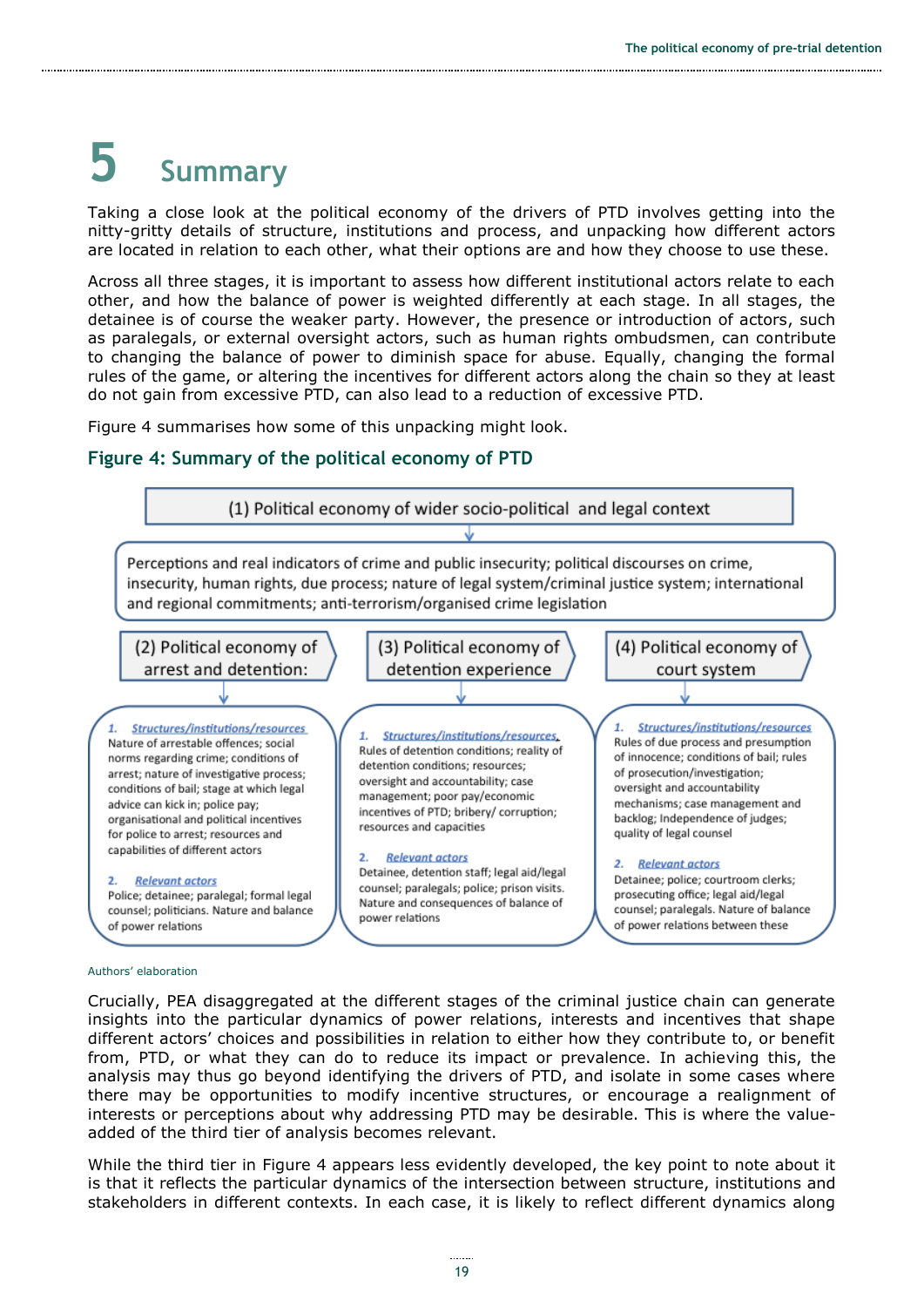the justice chain that are specific to the context. It is also the point, therefore, at which opportunities for interventions can be identified, whether these are aimed at changing the rules of the game or at introducing new actors that can alter balance of power and the incentives and conduct of the relevant actors at the particular point of the chain.

Finally, it is worth reiterating that the types of blockages, constraints and opportunities for change that may arise at the different stages are likely to have an impact on each other. Thus, it is important to focus on the details of each stage, but equally important not to lose sight of the overall chain and the wider socio-political context in which it is located.

## **6 Implications for programming**

This paper has proposed that a PEA framework may be helpful in informing choices about how to engage strategically in supporting efforts to address excessive PTD. Case study analysis will be important to test the merits of such an analytical approach. A key question is of course whether from such an approach it will be possible to develop generalisable conclusions about what works, and what does not, that can inform decisions about programming and project design. If context is to be taken seriously – and it is crucial that it is – then arriving at blueprint solutions is not offered by PEA of the kind suggested here.

It has been noted that such an approach to working through the problem of PTD can contribute to identifying the specific opportunities for action, and what that action might look like, and where resources – given the particular political economy characteristics of a particular country or subnational context – are likely to most effectively give rise to positive change. It has also been noted that this can have diagnostic value – to inform programme design. But it should not stop at that. Rather, PEA of this kind should be fully integrated into the monitoring of programming and the life of projects to enable implementing bodies to capture changing conditions, in order that projects are able to adapt to new realities. It has also been noted that PEA along the justice chain can have retrospective analytical value where the intention is to understand what has worked – or failed – and why. The value-added to specific programme objectives to address PTD is thus important.

However, there is no claim to providing conclusions about what measures work that can be replicated elsewhere. Nonetheless, in engaging in PEA it is far from irrelevant to learn from other experiences, especially when the nature of blockages along the justice chain that contribute PTD are likely similar in similar contexts. Therefore, findings from research of this kind can not only have specific relevance for the case at hand, but also contribute to the wider building of evidence-based knowledge in an area of justice sector reform that remains understudied.

## **7 Case study methods**

The above analytical framework has the following goals: it can provide diagnostic value at the country level; and it can also contribute to reorienting/adapting existing interventions on the ground to have a 'better fit' with country contexts, or assessing why programmes have succeeded or failed. An objective of the paper is to set the analytical background for two to three case studies that can test the usefulness of the framework, and provide a useful guide for programming on the ground. In the selection of case studies, it will be important to consider whether the analytical purpose is diagnostic or retrospective.

In consultation with OSJI and other funders, case study selection criteria should consider the following:

- Where PTD is acknowledged as a problem;
- Where there is national interest in addressing the issue;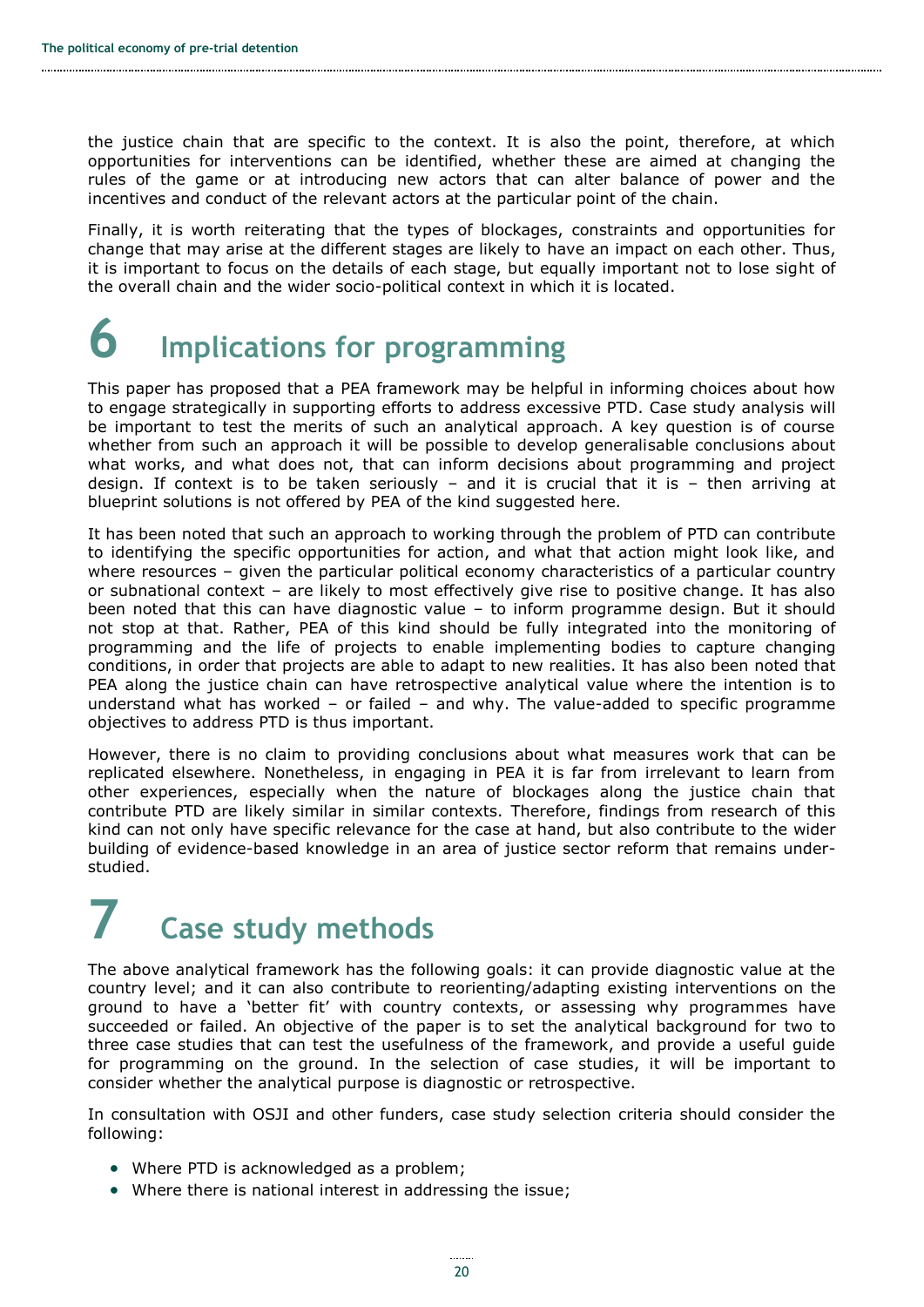- Whether there is donor interest in criminal justice reform and PTD;
- Whether the case study will have a diagnostic purpose or an evaluative objective.

The preliminary case study framework and methodology is as follows.

Field research will draw on qualitative methods appropriate for PEA approaches.

Sources of information will include:

- Review of relevant legislation and criminal justice codes; data on arrest and conviction rates; prison records on detainee populations; and caseloads and case management statistics;
- Interviews and focus group discussions with key actors as relevant to the different stages of the criminal justice stage, as well as relevant actors in the justice ministries and political bodies in charge of criminal justice policies. Material from interviews will be cross-referenced with legal frameworks, policy directions, official statistics and material from published reports.

Research design will focus on developing an understanding of where and why PTD is reinforced at the different stages of the criminal justice chain and policy space, following the analytical framework.

An interview matrix should be further refined to reflect the key political economy questions for the criminal justice system.

Presentation of findings:

- Presentation of findings through case study reports;
- Finalisation and refinement of the analytical framework based on the experience of the case studies;
- Final synthesis report.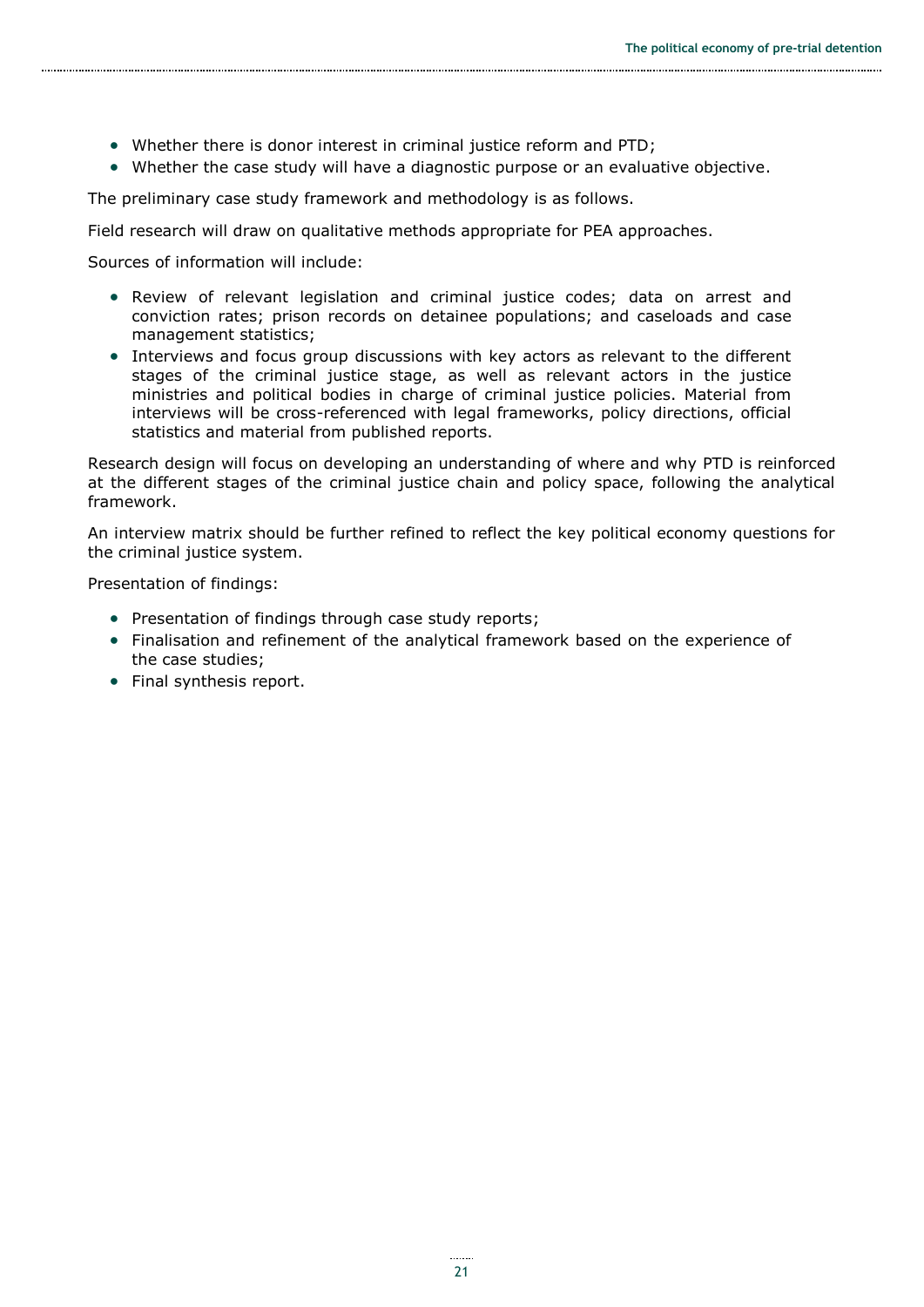## **References**

- Booth, D. and Golooba-Mutebi, F. (2009) 'Aiding Economic Growth in Africa: The Political Economy of Roads Reform in Uganda'. Working Paper 307. London: ODI.
- Collinson, S. (2003) 'Power, Livelihoods and Conflict: Case Studies in Political Economy Analysis for Humanitarian Action'. HPG/ODI Working Paper. London: ODI.
- Copestake, J. and Williams, R. (2012) 'The Evolving Art of Political Economy Analysis Unlocking Its Practical Potential through a More Interactive Approach'. Working Paper. Oxford: OPM.
- DFID (Department for International Development) (2009) 'Political Economy Analysis How to Note'. London: DFID.
- Duce, M., Fuentes, C.M. and Riego, C.R. (2008) 'La reforma procesal penal en América Latina y su impacto en el uso de la prisón preventiva', in C. Riego and M.J. Duce (eds) *Prisón preventiva y reforma procesal penal en América Latina.* Santiago de Chile: Centro de Estudios de Justicia de las Américas.
- Edwards, L. (2012) 'Snap-shot of the Use and Conditions of Pre-trial Detention in Police Cells in Africa'. APCOF report.
- Ehlers, L. (2008) 'Frustrated Potential: The Short and Long term Impact of Pretrial Services in South Africa'. *Open Justice Society Initiative*, Spring: 121-139.
- Fogleson, T. (2008) 'Overview: Grand Ambitions, Modest Scale', *Open Justice Society Initiative*, Spring: 4-10.
- Fritz, V., Kaiser, K. and Levy, B. (2009) *Problem-driven Governance and Political Economy Analysis: Good Practice Framework*. Washington, DC: World Bank.
- Fuentes, C.M. (2010) 'Régimen de prisión preventiva en América Latina: La pena anticipada, la lógica cautelar y la contrarreforma'. *Revista Sistemas Judiciales* I(14): 34-45.
- Gloppen, S. (2006) 'Courts and Social Transformation: An Analytical Framework', in R. Gargarella, P. Domingo and T. Roux (eds) *Courts and Social Transformation: An Institutional Voice for the Poor?* London: Ashgate.
- Hammergren, L. (2008) 'Balanced Justice and Donor Programs: Lessons from Three Regions of the World'. Report for DFID and OSJI.
- Harris, D., Jones, L. and Kooy, M. (2011) 'Analysing the Governance and Political Economy of Water and Sanitation Service Delivery'. Working Paper 334. London: ODI.
- Hudson, D and A. Leftwich. (2013) 'From Political Economy to Political Analysis'. Forthcoming
- Jiyoung Bang, N. (2008) 'Towards a New Consensus on Justice Reform: Mapping the Criminal Justice Sector'. Report for OSJI.
- Kayira, P. (ed.) (2011) 'Malawian Criminal Justice System'. Report for OSJI.
- Matakala, L. (2011) 'Structural Description of the Criminal Justice System', in Olivier, L. (ed.) 'Research into Pre-trial Detention in Zambia'. Report for OSJI.
- Msiska, C. (2008) 'On the Front Lines: Insights from Malawi's Paralegal Advisory Service', *Open Justice Society Initiative*, Spring: 70-85.
- Muntingh, L. and Ehlers, L. (2011) 'Introduction', in Olivier, L. (ed.) 'Research into Pre-trial Detention in Zambia'. Report for OSJI.
- Norad (Norwegian Agency for Development Cooperation) (2009) 'Political Economy Analysis of Kenya'. Report 19/2009. Oslo: Norad.
- Nwapa, A. (2008) 'Building and Sustaining Change: Pretrial Detention Reform in Nigeria'. *Open Justice Society Initiative*, Spring: 86-101.
- Olivier, L. (ed.) 'Research into Pre-trial Detention in Zambia'. Report for OSJI.
- OSJI (Open Society Justice Institute) (2011a) 'The Socioeconomic Impact of Pretrial Detention'. New York: OSJI/Open Society Foundations.
- OSJI (Open Society Justice Institute) (2011b) 'Pretrial Detention and Torture: Why Pretrial Detainees Face the Greatest Risk'. New York: OSJI/Open Society Foundations.
- OSJI (Open Society Justice Institute) (2012) 'Improving Pretrial Justice: The Role of Lawyers and Paralegals'. New York: OSJI/Open Society Foundations.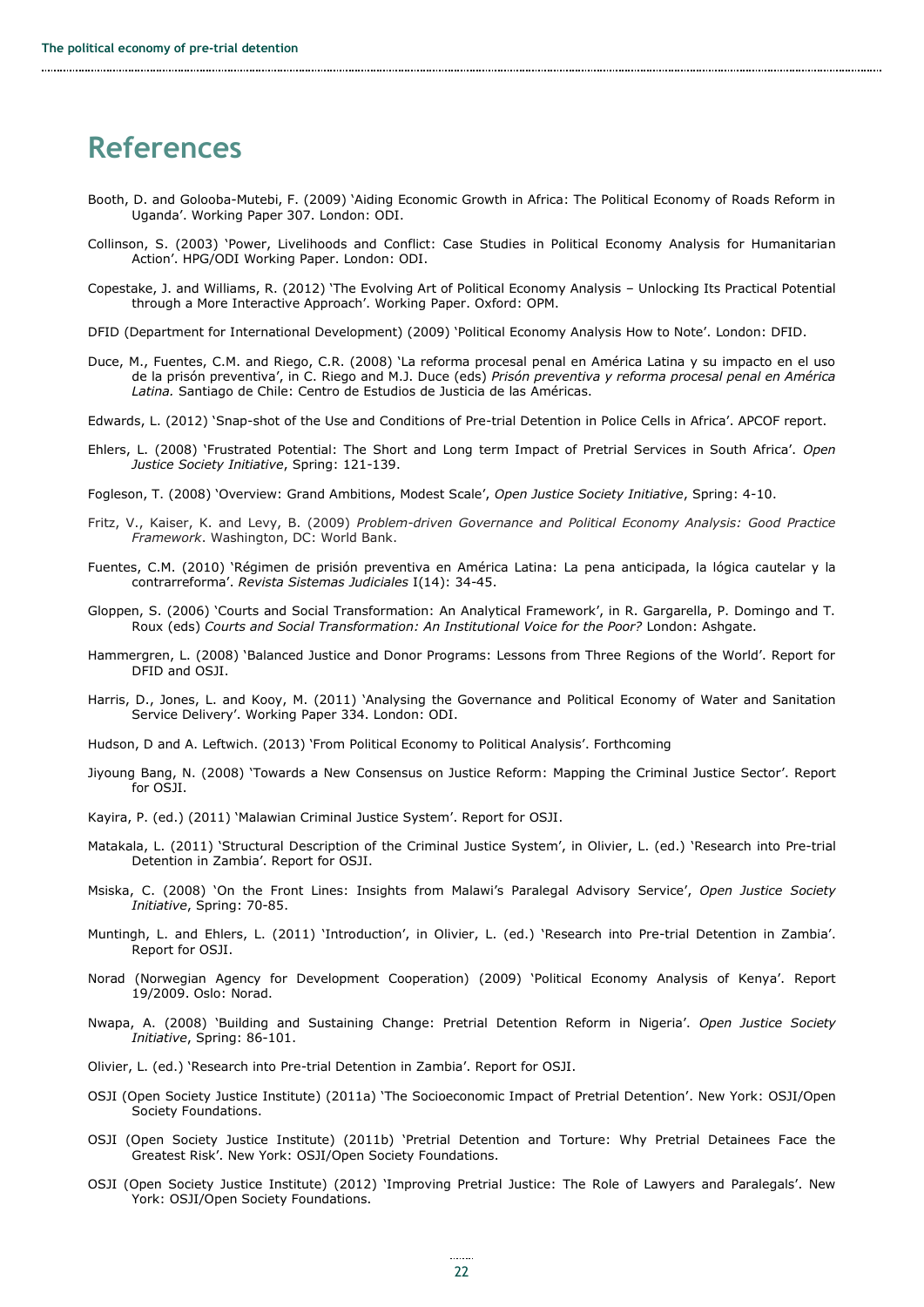- Ramirez-Garcia, L. and O. Samayoa. (20 'Reforma de la Justicia Penal. Prision preventive en Guatemala'. In C. Riego and M.J. Duce (eds) *Prisón preventiva y reforma procesal penal en América Latina.* Santiago de Chile: Centro de Estudios de Justicia de las Américas.
- Redpath, J. (2011) 'Case Flow Management Research', in Olivier, L. (ed.) 'Research into Pre-trial Detention in Zambia'. Report for OSJI.
- Saxena, R.K. (2008) 'Catalyst for Change: The Effect of Prison Visits on Pretrial Detention in India'. *Open Justice Society Initiative*, Spring: 57-69.
- Schönteich, M. (2008) 'The Scale and Consequences of Pretrial Detention around the World'. *Open Justice Society Initiative*, Spring: 11-43.
- Schönteich, M. (2011) 'Pretrial Detention and Corruption: Justice for Sale'. Report for OSJI.
- Schönteich, M. (2013) 'The Global Scope and Consequences of Pretrial Detention'. New York: OSJI (forthcoming, provisional title). A Devco concept paper.
- Unsworth, S and G. Williams. (2011), 'Using Political Economy Analysis to improve EU Development Effectiveness'
- Varenik, R. (2008) 'Mixing Politics, Data and Detention: Reflections on Reform Efforts'. *Open Justice Society Initiative*, Spring: 172-183.
- Venegas, V. and Vial, L. (2008) 'Boomerang: Seeking to Reform Pretrial Detention Practices in Chile'. *Open Justice Society Initiative*, Spring: 44-55.
- World Bank (2011) *Conflict, Security and Development: World Development Report*. Washington, DC: World Bank.